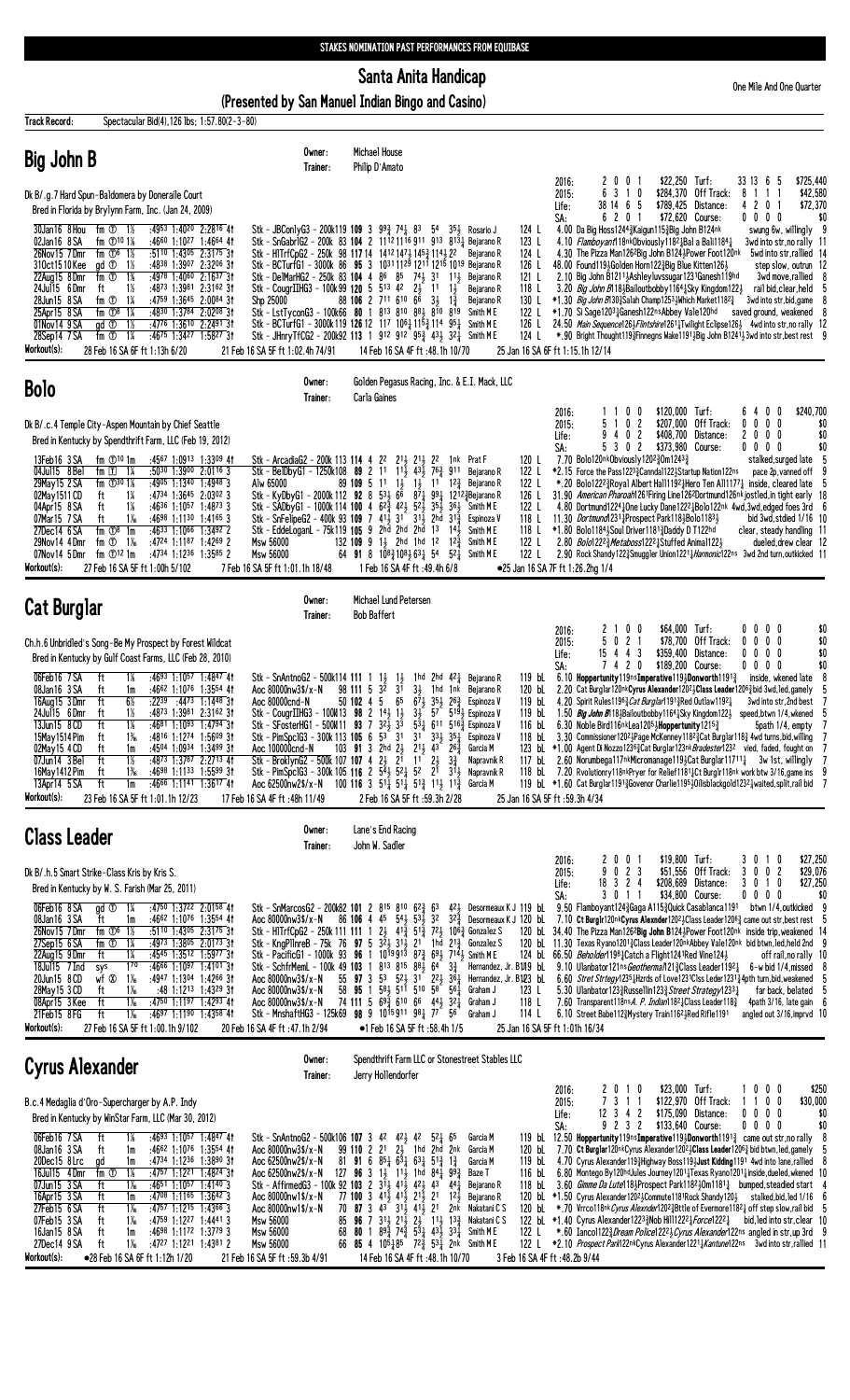| Donworth                                                                                                                                                                                                                                                                                                                                                                                                                                                                                                                                                                                                                                                                                                                                                                                                                                                                   | Owner:<br>Trainer:                                                                  | Reddam Racing, LLC<br>Doug F. O'Neill                                                                                                                                                                                                                                                                                                                                                                                                                                                                                                                                                                                                                                                                                                                                                                                                                                                      |                                                                                                                                                                                                                                                      |                                                                                                                                                                                                                                                                                                                                                                            |                                                                                                                                         |                                                                                                                                                                                                                                                                                                                                                                                                                                                                                                                                                                                                                                                                                                                                                                                                                                                                                                                                                                                                                                                                                                                                                                                                                                                                                                                                                                                                                |                                                |
|----------------------------------------------------------------------------------------------------------------------------------------------------------------------------------------------------------------------------------------------------------------------------------------------------------------------------------------------------------------------------------------------------------------------------------------------------------------------------------------------------------------------------------------------------------------------------------------------------------------------------------------------------------------------------------------------------------------------------------------------------------------------------------------------------------------------------------------------------------------------------|-------------------------------------------------------------------------------------|--------------------------------------------------------------------------------------------------------------------------------------------------------------------------------------------------------------------------------------------------------------------------------------------------------------------------------------------------------------------------------------------------------------------------------------------------------------------------------------------------------------------------------------------------------------------------------------------------------------------------------------------------------------------------------------------------------------------------------------------------------------------------------------------------------------------------------------------------------------------------------------------|------------------------------------------------------------------------------------------------------------------------------------------------------------------------------------------------------------------------------------------------------|----------------------------------------------------------------------------------------------------------------------------------------------------------------------------------------------------------------------------------------------------------------------------------------------------------------------------------------------------------------------------|-----------------------------------------------------------------------------------------------------------------------------------------|----------------------------------------------------------------------------------------------------------------------------------------------------------------------------------------------------------------------------------------------------------------------------------------------------------------------------------------------------------------------------------------------------------------------------------------------------------------------------------------------------------------------------------------------------------------------------------------------------------------------------------------------------------------------------------------------------------------------------------------------------------------------------------------------------------------------------------------------------------------------------------------------------------------------------------------------------------------------------------------------------------------------------------------------------------------------------------------------------------------------------------------------------------------------------------------------------------------------------------------------------------------------------------------------------------------------------------------------------------------------------------------------------------------|------------------------------------------------|
| Dk B/.c.4 Tiznow-Temple Street by Street Cry (IRE)<br>Bred in Kentucky by K.C. Garrett Farm LLC (Apr 17, 2012)<br>06Feb16 7SA<br>1%<br>:4693 1:1057 1:4847 41<br>ft<br>20Jun15 6Del<br>ft Ø<br>$1\%$<br>:4806 1:1178 1:4154 3<br>ft<br>$1\frac{1}{6}$<br>16May 15 7 Pim<br>:46 <sup>70</sup> 1:10 <sup>45</sup> 1:41 <sup>67</sup> 3<br>$1\frac{1}{6}$<br>11Apr15 10 Kee<br>ft<br>$:4790$ 1:1266 1:4329 3<br>14Mar15 9 GP<br>ft<br>7f<br>$:22^{47}$ $:45^{23}$ 1:2375 3<br>Msw 45000<br>Workout(s):<br>27 Feb 16 SA 6F ft 1:14.2h 11/31<br>20 Feb 16 SA 4F ft: 48h 12/94                                                                                                                                                                                                                                                                                                   | Stk - SnAntnoG2 - 500k113 113 2 2 $\frac{1}{2}$<br>Stk - StantonB - 50k 60 105 5 31 | $2\frac{1}{2}$<br>$2\frac{1}{2}$<br>Stk - SirBartonB - 100k 83 102 5 53 54 44 44 32 33<br>Stk - LexingtnG3 - 250k 97 100 7 $41\frac{3}{4}$ 21 $2\frac{1}{2}$ 31 $\frac{1}{2}$ 23<br>94 93 2 8 21 41 21 1nk Rosario J<br>30 Jan 16 SA 5F ft 1:01.3h 47/115                                                                                                                                                                                                                                                                                                                                                                                                                                                                                                                                                                                                                                  | 2hd 1hd $3\frac{1}{2}$<br>$1\frac{1}{2}$ 14 1 <sup>11</sup>                                                                                                                                                                                          | <b>Gutierrez M</b><br>McCarthy T<br>Rosario J<br>Rosario J                                                                                                                                                                                                                                                                                                                 | 2016:<br>2015:<br>Life:<br>SA:<br>119 L<br>117 L<br>116 L<br>24 Jan 16 SA 6F ft 1:13.4h 7/18                                            | \$50,000 Turf:<br>1001<br>$0\ 0\ 0\ 0$<br>2<br>\$114,000<br>Off Track:<br>$0\quad 0\quad 0\quad 0$<br>-1<br>2 1 2<br>\$164,000<br>Distance:<br>$0\,0\,0\,0$<br>5.<br>$\mathbf 0$<br>\$50,000 Course:<br>$0\ 0\ 0$<br>0<br>0<br>-1<br>4.10 Hoppertunity119nsImperative119}Donworth11913<br>dueled, led, willing<br>*.20 Donworth11711Dukin' With Dale11813 Tiz My Valentine1175 stalked, bid, handily<br>*1.50 Fame and Power1163Bold Conquest116ns Donworth11681 rank 7/8,4wd far turn<br>118 L *1.70 Divining Rod1183Donworth118ns Fame and Power11813 3pth 3/16, bid, no match 7<br>120 L *1.60 Donworth120nkSir Alfred1134 Money Changer12051 steadied & bump1/2p 13                                                                                                                                                                                                                                                                                                                                                                                                                                                                                                                                                                                                                                                                                                                                        | \$0<br>\$0<br>\$0<br>\$0                       |
| Eagle                                                                                                                                                                                                                                                                                                                                                                                                                                                                                                                                                                                                                                                                                                                                                                                                                                                                      | Owner:<br>Trainer:                                                                  | W. S. Farish<br>Neil J. Howard                                                                                                                                                                                                                                                                                                                                                                                                                                                                                                                                                                                                                                                                                                                                                                                                                                                             |                                                                                                                                                                                                                                                      |                                                                                                                                                                                                                                                                                                                                                                            |                                                                                                                                         |                                                                                                                                                                                                                                                                                                                                                                                                                                                                                                                                                                                                                                                                                                                                                                                                                                                                                                                                                                                                                                                                                                                                                                                                                                                                                                                                                                                                                |                                                |
| Ch.c.4 Candy Ride (ARG)-Sea Gull by Mineshaft<br>Bred in Kentucky by W. S. Farish (Jan 27, 2012)                                                                                                                                                                                                                                                                                                                                                                                                                                                                                                                                                                                                                                                                                                                                                                           |                                                                                     |                                                                                                                                                                                                                                                                                                                                                                                                                                                                                                                                                                                                                                                                                                                                                                                                                                                                                            |                                                                                                                                                                                                                                                      |                                                                                                                                                                                                                                                                                                                                                                            | 2016:<br>2015:<br>Life:<br>SA:                                                                                                          | \$40,000 Turf:<br>$0\ 0\ 0\ 0$<br>2 <sub>0</sub><br>2<br>0<br>5<br>3 0 0<br>\$113,804 Off Track:<br>$0\ 0\ 0\ 0$<br>$11 \quad 5$<br>31<br>\$235,406<br>Distance:<br>$0\,0\,0\,0$<br>$0\,$ 0 $\,$ 0 $\,$<br>\$0 Course:<br>$0\ 0\ 0\ 0$                                                                                                                                                                                                                                                                                                                                                                                                                                                                                                                                                                                                                                                                                                                                                                                                                                                                                                                                                                                                                                                                                                                                                                         | \$0<br>\$0<br>\$0<br>\$0                       |
| 20Feb16 5FG<br>:4809 1:1230 1:4286 41<br>ft<br>$1\%$<br>16Jan16 7 FG<br>ft<br>$1\%$<br>$:4842$ 1:1310 1:4444 41<br>Stk - Louisanal - 75k<br>170<br>19Dec1510FG<br>ft<br>:4754 1:1206 1:4163 31<br>ft $\otimes$<br>$1\frac{1}{6}$<br>11Nov15 9 CD<br>:49 <sup>88</sup> 1:15 <sup>15</sup> 1:4490 3†<br>Aoc 80000nw3\$/x-N<br>110ct15 8 Kee<br>ft<br>1‰<br>:4667 1:1138 1:4295 31<br>Aoc 62500nw2\$/x-N<br>:2166 :4468 1:0964 31<br>12Sep15 7 CD<br>ft<br>6f<br>Aoc 62500nw2/x-N<br>17Jan 15 11 FG<br>ft<br>170<br>$:4707$ 1:1335 1:4362 3<br>$1\%$<br>29Nov1411 CD<br>$:4750$ 1:1248 1:4482 2<br>ft<br>Stk – KyJCG2 – 200k<br>ft<br>$1\frac{1}{16}$<br>220ct14 6 Kee<br>:4943 1:1428 1:4501 2<br>Alw 58000nw1/x<br>:4769 1:1287 1:3744 2<br>26Sep14 9 CD<br>ft<br>Aoc 75000nw2/L-N<br>1m<br>Workout(s):<br>14 Feb 16 FG 5F ft 1:00.4b 8/42<br>4 Feb 16 FG 6F ft 1:15.4b 1/1 | 13<br>92                                                                            | Stk - MnshaftHG3 - 125k74 116 4 44 433 32<br>$77$ 105 5 43, 43 31<br>Stk - TenaciousB - 60k 70 107 2 $53^{\degree}$ $53^{\degree}$ 31<br>63 93 5 1hd 1 <sup>1</sup> 11<br>104 107 6 67 $\frac{1}{2}$ 6 <sup>6</sup> $\frac{1}{2}$ 5 <sup>2</sup><br>95 1<br>Stk - LeComteG3 - 200k 84 81 11 86 $\frac{3}{4}$ 85 $\frac{1}{2}$ 72 $\frac{3}{4}$ 66 $\frac{1}{4}$ 79 $\frac{1}{2}$<br><b>98</b> 2 68 45 $\frac{1}{2}$ 64 $\frac{3}{4}$ 35<br>28 Jan 16 FG 4F ft :49.1b 21/57                                                                                                                                                                                                                                                                                                                                                                                                                 | 2}<br>$2\overline{1}$<br>$21\frac{1}{2}$<br>$11\frac{1}{2}$ 13<br>2hd 1nk<br>$10^{-}$ $10^{13}$ $10^{13}$ $99^{1}_{2}$ $6^{5}$<br>$3\frac{3}{4}$                                                                                                     | 2hd Hernandez, Jr. B120 L<br>Hernandez, Jr. B124 L<br>12 111 Hernandez, Jr. B121 L<br>Hernandez, Jr. B120 L<br>Hernandez, Jr. B1J17 L<br>Hernandez, Jr. B1J18 L<br>Hernandez, Jr. B120 L<br>Hernandez, Jr. B122 L<br>54 87 6 62 42 3nk 11 11 Hernandez, Jr. B10 B L<br>58 77 5 73 $\frac{1}{4}$ 63 4 $\frac{3}{4}$ 32 $\frac{1}{2}$ 23 $\frac{1}{4}$ Hernandez, Jr. B108 L | 11 Jan 16 FG 4F ft: 48.4b 5/67                                                                                                          | 2.00 Majestic Harbor117hdEagle1202Point Piper11821<br>$3-4w$ turns, bid $3/16$<br>*1.60 Interntional Star11813 Eagle1246 Ride On Curlin118nk 3w trns, 4w1/4, outfnshd<br>*1.40 Eagle1211\#Freestyler1185Ride On Curlin1181<br>confident hand ride<br>*.70 <i>Eagle</i> 1203 Springboard123nkR. Great Adventure12141<br>pace, drew away late<br>*2.30 <i>Eagle</i> 117nkZambian Dream1206King of New York1172<br>long drv str, prevailed 8<br>3.30 Silvr Lining John12011W. B. Smudg12011 Good Lord12011 6path turn, belatedly 10<br>*3.40 Interntionl Star12223War Story118hdTiznow R J11723 bmpd 7-1/2,4-5w turns 11<br>8.70 <i>El Kabeir</i> 122hd Imperia 1223 Eagle 122 <sup>5</sup><br>steady far trn, gaining 11<br>5.10 Eagle1181 $\frac{3}{4}$ My Johnny Be Good 181 Henry Jones 120 <sup>2</sup> bid 3wd 3/16, cleared 7<br>5.50 Big Big Easy1183 $\frac{1}{4}$ Eagle118 $\frac{3}{4}$ Rod McLeod1203 $\frac{3}{4}$<br>rallied str, up for plc 7                                                                                                                                                                                                                                                                                                                                                                                                                                                      |                                                |
| <b>Effinex</b>                                                                                                                                                                                                                                                                                                                                                                                                                                                                                                                                                                                                                                                                                                                                                                                                                                                             | Owner:<br>Trainer:                                                                  | Tri-Bone Stables<br>James A. Jerkens                                                                                                                                                                                                                                                                                                                                                                                                                                                                                                                                                                                                                                                                                                                                                                                                                                                       |                                                                                                                                                                                                                                                      |                                                                                                                                                                                                                                                                                                                                                                            |                                                                                                                                         |                                                                                                                                                                                                                                                                                                                                                                                                                                                                                                                                                                                                                                                                                                                                                                                                                                                                                                                                                                                                                                                                                                                                                                                                                                                                                                                                                                                                                |                                                |
| Dk B/.h.5 Mineshaft-What a Pear by E Dubai<br>Bred in New York by Dr. Russell S. Cohen (Apr 15, 2011)<br>27Nov1511 CD<br>ft<br>$1\%$<br>:4768 1:1164 1:4892 3†<br>310ct1511 Kee<br>1¼<br>:4750 1:3547 2:0007 3†<br>ft<br>1¼<br>$:4817$ 1:3690 2:0216 31<br>030ct1510Bel<br>sys<br>$1\%$<br>:4749 1:1094 1:4744 31<br>05Sep1510 Sar<br>ft<br>ft<br>1¼<br>04Jul15 9 Bel<br>:4613 1:3502 2:0155 41<br>1½<br>06Jun15 6 Bel<br>:4920 1:3880 2:2717 41<br>ft<br>ft<br>1¼<br>25Apr15 8 Aqu<br>:4923 1:3689 2:0216 41<br>$1^{70}$<br>27Mar15 8 Aqu<br>:4704 1:1218 1:4176 41<br>mys<br>$1\%$<br>:4755 1:1174 1:4433 31<br>31Dec14 8 Agu<br>ft $\odot$<br>1¼<br>$:4862$ 1:3787 2:0324 31<br>ft<br>29Nov14 8 Haw<br>Workout(s):<br>27 Feb 16 Pmm 6F ft 1:14.1b 1/1<br>19 Feb 16 Pmm 6F ft 1:15b 1/1                                                                                  | Stk - WdwrdG1 - 600k 87 109 7 67                                                    | Stk - ClarkHG1 - 500k 92 107 7 53 $\frac{1}{2}$ 53<br>Stk - BCClscG1 - 5000k118 110 6 21 22<br>Stk - JkyClbGCG1 - 1000R4 111 4 331 32<br>65<br>Stk - SuburbnHG2 - 500k06 127 5 453 52<br>Stk - BroklynG2 - 400k 118 -- 3 413 953 1118 1146 --<br>Stk - ExcelsrG3 - 200k 110 122 2 $53\frac{1}{2}$ 42 $\frac{1}{2}$<br>Aoc 62500nw2\$/x-N 106 127 2 57 $\frac{1}{2}$ 56 $\frac{1}{2}$ 33<br>SStk - AlexMRobbB - 100194 114 3 543 663 433 43<br>Stk - HwGldCpHG2 - 250107 108 6 74 $\frac{1}{4}$ 63 $\frac{1}{2}$ 53 $\frac{1}{2}$ 45                                                                                                                                                                                                                                                                                                                                                        | $3\frac{1}{2}$<br>1hd $1\frac{3}{4}$<br>$2^{3\frac{1}{2}}$ 25<br>$26\frac{1}{2}$<br>42 37 3111, Alvarado J<br>541 451 461 Alvarado J<br>21½ 21½ 1hd<br>21<br>$1\frac{3}{4}$<br>21<br>11<br>$13\frac{1}{2}$<br>421<br>12 Feb 16 Pmm 4F ft :48.2b 5/31 | Smith M E<br>Smith M E<br>Alvarado J<br>Arroyo A S<br>Arroyo A S<br>Arroyo A S<br>Arroyo A S<br>431 Arroyo A S                                                                                                                                                                                                                                                             | 2016:<br>2015:<br>Life:<br>SA:<br>126 bL<br>120 bL<br>117 bL<br>119 bL<br>123 bL<br>120 bL<br>120 bL<br>4 Feb 16 Pmm 4F ft : 49.1b 4/12 | \$0 Turf:<br>$0\ 0\ 0\ 0$<br>0<br>0<br>$0\quad 0$<br>1 1 \$1,767,100<br>Off Track:<br>0<br>2<br>\$147,900<br>4<br>3<br>20 7 2 3 \$2,112,950 Distance:<br>\$1,407,500<br>5 2 1 1<br>$0\,0\,0$<br>\$0 Course:<br>$0\ 0\ 0\ 0$<br>$\mathbf{0}$<br>122 bl *2.50 Effinex122}Hoppertunity121nkLooks to Spare113hdinched clr, drifted out 8<br>126 bL 33.00 American Pharoah12263 Effinex12643Honor Code12613 shadowed foe, kept on 8<br>5.00 Tonalist1264 wicked Strong 1266 Here 1262 3<br>bump st, 4w, drift out 6<br>3.55 Liam's Map11843 Coach Inge12014 Wicked Strong122nk fractious gate, wknd 8<br>6.80 Effinex117hdTonalist1231; Coach Inge11811;<br>$3w$ upper, dug in game $6$<br>3.00 Coach Inge117nkV. E. Day12351 Sky Kingdom11911 got out both turns 11<br>$6.00$ Effinex123 $3\text{Re}$ d Rifle1232 $1\text{Wicked Strong}$ 1238 $1\text{S}$<br>4w upper, gamely<br>2.65 <i>Effinex</i> 12034Integrity11883 Coach Inge12324<br>3w far turn,kept busy<br>3.25 Big Businss119hdBeutyinthepulpit11921West Hills Gint117nk 4w upper, mild bid 8<br>115 bL 3.20 Red Rifle1162 }Mister Mrti Grs115hdCll Me George1151 bumpd brk, close btw1/8 11                                                                                                                                                                                                                                                           | \$0<br>\$0                                     |
| General a Rod                                                                                                                                                                                                                                                                                                                                                                                                                                                                                                                                                                                                                                                                                                                                                                                                                                                              | Owner:<br>Trainer:                                                                  | Skychai Racing LLC and Starlight Racing<br>Todd A. Pletcher                                                                                                                                                                                                                                                                                                                                                                                                                                                                                                                                                                                                                                                                                                                                                                                                                                |                                                                                                                                                                                                                                                      |                                                                                                                                                                                                                                                                                                                                                                            |                                                                                                                                         |                                                                                                                                                                                                                                                                                                                                                                                                                                                                                                                                                                                                                                                                                                                                                                                                                                                                                                                                                                                                                                                                                                                                                                                                                                                                                                                                                                                                                |                                                |
| Dk B/.h.5 Roman Ruler-Dynamite Eyes by Dynaformer<br>Bred in Kentucky by Hare Forest Farm (Feb 26, 2011)<br>$1\%$<br>:4559 1:0977 1:4123 41<br>28Jan16 4 GP<br>Aoc 100000cnd-N<br>sys<br>31Dec15 4 GP<br>:4580 1:0981 1:3502 31<br>ft<br>1m<br>Aoc 75000nw3/x-N<br>06Jun15 10 Bel<br>$gd$ $\Box$<br>1%<br>:5034 1:3631 2:0123 4†<br>18Apr15 12 CT<br>ft<br>1%<br>:4718 1:1203 1:4881 41<br>$1\%$<br>07Mar15 8 Tam<br>ft<br>:4819 1:1233 1:4289 41<br>7f<br>14Jan15 8 GP<br>ft<br>:2294 :4611 1:2327 41<br>Aoc 62500nw2/x-N<br>$1\frac{1}{2}$<br>07Jun14 11 Bel<br>$:4852$ 1:3713 2:2852 3<br>ft<br>17May 1412 Pim<br>$1\%$<br>:4685 1:1106 1:5484 3<br>ft<br>03May1411 CD<br>ft<br>1¼<br>:4737 1:3745 2:0366 3<br>ft<br>$1\%$<br>$:4819$ 1:1200 1:4916 3<br>29Mar1414 GP<br>Workout(s):<br>27 Feb 16 Pbd 5F ft 1:00.3b 3/12<br>20 Feb 16 Pbd 4F ft: 50.3b 38/42            |                                                                                     | 64 93 5 631 661 79<br>Stk - MnhttnG1 - 1000k126 110 10 313 413 53<br>Stk - CTClssicG2 - 1500l91 113 7 33 $\frac{5}{2}$ 42 $\frac{5}{2}$ 21 $\frac{1}{2}$ 43 $\frac{1}{2}$ 56<br>63 102 5 3<br>Stk - BelmontG1 - 1500k05 101 10 2hd 21 23 313 75 $\frac{1}{4}$<br>Stk - PreaknesG1 - 1500l45 98 2 43 423 63 610 48<br>Stk - KyDerbyG1 - 2000l92 98 8 1591491493 168 1314 1181 Rosario J<br>Stk - FlaDerbyG1 - 1000 74 96 6 21 21 23 31 313 Rosario J<br>13 Feb 16 Pbd 4F ft :49.4b 21/30                                                                                                                                                                                                                                                                                                                                                                                                    | $64$ $63\frac{3}{4}$ $33$ $43\frac{3}{4}$                                                                                                                                                                                                            | $78\frac{1}{2}$ 69 $\frac{1}{2}$ Velazquez JR 121 L<br>117½ 119¾ Velazquez J R  114 L<br>Castellano J<br>Napravnik R<br>Castellano J                                                                                                                                                                                                                                       | 2016:<br>2015:<br>Life:<br>SA:<br>$\bullet$ 21 Jan 16 Pbd 4F ft :49.1b 1/6                                                              | \$25,200 Turf:<br>1000<br>0 <sub>0</sub><br>51<br>0 <sub>0</sub><br>Off Track:<br>2 1 0 0<br>\$81,170<br>\$513,570 Distance:<br>14421<br>2000<br>$0\quad 0\quad 0$<br>\$0 Course:<br>$0\ 0\ 0\ 0$<br>0<br>114 115 1 23 24 21 13 173 Velazquez JR 121 bfL *1.10 General a Rod12173Midnight Cello1211Hesinfront121hd took over,ridden out 5<br>2.80 Itsaknockout12043Elnaawi1211Just Call Kenny1212<br>evenly, no rally 7<br>10.10 Slumber11423 Big Blue Kitten118hdLegendary118nk brush gate st, tired 11<br>Velazquez JR 118 bl. 5.10 Moreno1182Imperative1202; Page McKenney1181 4-3wd, bid btw, tired 9<br>Stk - ChallengrB - 60k 80 110 3 4 <sup>2</sup> 3 <sup>2</sup> 1hd 1 <sup>4</sup> 16 <sub>4</sub> Velazquez JR 116 bl. *1.80 General a Rod11664 <i>01d Time Hockey</i> 116 <sup>nk</sup> Neck 'n Neck116 <sup>2</sup> bid 3w, ridden out 10<br>121 bl. *.80 City of Wston12114Thre Alrm Fire121nkTuscn Getwy1212 5w-turn, no late gain 7<br>126 bL 34.00 Tonalist126hdCommissioner1261Medal Count126 <sup>3</sup> 4-3w 1st, prompt 2p 11<br>126 bl 20.10 Clforn Chrom1261;Rid On Curlin1266;Socil Inclusion126hdshuffled back 3-1/2 10<br>126 bL 30.70 <i>Cliforni Chrome</i> 12613 <sub>4</sub> Commnding Curve12613Danza126 <sup>2</sup> 3 stdy 5-1/2, in tight 1t 19<br>122 bL 4.80 Constitution122nkWildcat Red1221 <sup>1</sup> General a Rod122 <sup>2</sup> <sup>1</sup> 3 wide, weakened 8 | \$0<br>\$25,200<br>\$0<br>\$0                  |
| <b>Hard Aces</b>                                                                                                                                                                                                                                                                                                                                                                                                                                                                                                                                                                                                                                                                                                                                                                                                                                                           | Owner:<br>Trainer:                                                                  | Hronis Racing, LLC<br>John W. Sadler                                                                                                                                                                                                                                                                                                                                                                                                                                                                                                                                                                                                                                                                                                                                                                                                                                                       |                                                                                                                                                                                                                                                      |                                                                                                                                                                                                                                                                                                                                                                            |                                                                                                                                         |                                                                                                                                                                                                                                                                                                                                                                                                                                                                                                                                                                                                                                                                                                                                                                                                                                                                                                                                                                                                                                                                                                                                                                                                                                                                                                                                                                                                                |                                                |
| B.h.6 Hard Spun-All in With Aces by Quiet American<br>Bred in Kentucky by Dreamchaser Thorobreds (Mar 15, 2010)<br>06Feb16 7SA<br>ft<br>:4693 1:1057 1:4847 41<br>1%<br>09Jan16 8 SA<br>ft<br>1‰<br>:4912 1:1290 1:4339 41<br>310ct1511 Kee<br>ft<br>1¼<br>:4750 1:3547 2:0007 31<br>26Sep1510 SA<br>ft<br>1%<br>:4864 1:1225 1:4808 3†<br>22Aug15 9Dmr<br>ft<br>1¼<br>:4545 1:3512 1:5977 31<br>1%<br>27Jun15 9 SA<br>ft<br>:4590 1:3591 2:0246 3†<br>$1\%$<br>ft<br>:4694 1:1051 1:4773 31<br>30May 15 8 SA<br>$1\%$<br>:4671 1:1051 1:4793 41<br>11Apr15 70P<br>ft<br>1¼<br>07Mar1511 SA<br>ft<br>:4656 1:3556 2:0067 41<br>17Jan15 7 FG<br>ft<br>$1\frac{1}{16}$<br>:4717 1:1207 1:4461 41<br>Workout(s):<br>27 Feb 16 SA 5F ft 1:01.4h 69/102<br>●20 Feb 16 SA 4F ft:46.1h 1/94                                                                                       |                                                                                     | Stk - SnAntnoG2 - 500k 91 108 4 66 77 74 $\frac{3}{4}$ 42 54 $\frac{1}{4}$ Talamo J<br>Stk - SnPsqalG2 - 200k 49 101 6 653 741 64 $\frac{3}{4}$ 67 45 $\frac{3}{4}$<br>Stk - BCClscG1 - 5000k106 102 7 710 610 611 712 6124 Talamo J<br>Stk - AwsmAgnG1 - 300k68 103 1 65 64 $\frac{1}{4}$ 42 $\frac{1}{2}$ 68<br>Stk - Pacific G1 - 1000k 104 97 4 811 76 $\frac{1}{4}$ 76 $\frac{5}{4}$ 710 614 Espinoza V<br>Stk - GoldCupG1 - 500k 96 114 2 1016 109 $\frac{3}{4}$ 53 $\frac{1}{2}$ 2hd 1ns Espinoza V<br>Stk - CalfrninG2 - 200k 83 104 3 67 5 56 57 $\frac{1}{4}$ 55 $\frac{3}{4}$ 34<br>Stk - OaklawnHG2 - 600k07 101 6 $86\frac{3}{4}$ $85\frac{3}{4}$ $87\frac{1}{2}$ 610 612 $\frac{3}{4}$ Espinoza V<br>Stk - SAHG1 - 1000k 115 108 13 94 83 54 $\frac{1}{2}$ 47 46 $\frac{1}{4}$ Espinoza V<br>Stk - LouisanaHL - 75k 90 103 3 58 553 32 12 14<br>1 Feb 16 SA 5F ft :59.2h 2/5 |                                                                                                                                                                                                                                                      | Talamo J<br>6111, Espinoza V<br>Espinoza V<br>Rique1me J                                                                                                                                                                                                                                                                                                                   | 2016:<br>2015:<br>Life:<br>SA:<br>124 bL<br>119 bL<br>119 bL<br>114 L<br>115 L<br>118 L<br>25 Jan 16 SA 5F ft 1:02.2h 32/34             | \$27,000 Turf:<br>$0\,0\,0$<br>2100<br>2<br>2 0 1<br>\$422,500 Off Track:<br>4 2 0 0<br>8<br>28<br>637<br>\$619,645 Distance:<br>4 1 0 0<br>\$401,250 Course:<br>6 1<br>0 <sub>1</sub><br>2 1 0 0<br>121 bL 15.80 <b>Hoppertunity</b> 119ns Imperative 119 $\frac{1}{2}$ Donworth 119 <sup>13</sup> / <sub>2</sub> saved ground, no rally 8<br>121 bL 13.70 <i>California Chrome</i> 1191 <sub>4</sub> Imperative1191Hoppertunity1213 <sub>3</sub> chased 3wd, no rally 7<br>126 bL 72.80 American Pharoah122 <sup>6</sup> <i>Effinex</i> 126 <sup>4</sup> Honor Code126 <sup>1</sup> 4w, lacked a response 8<br>9.40 Smooth Roller11954 Hoppertunity 1211 Bayern1211 4wd 2nd turn, wkened 8<br>124 bl 14.10 Beholder1198 }Catch a Flight1241 Red Vine124 }<br>split 2nd turn, no bid 10<br>7.90 Hard Aces119ns <b>Hoppertunity</b> 1211 $\frac{1}{4}$ <i>Catch a Flight</i> 1193 $\frac{1}{4}$ crowded start, rail bid 11<br>9.70 Catch a Flight119}Moreno1243} Hard Aces1191} came out str, gained 3d 8<br>7.60 Race Day116 <sup>33</sup> /Carve1164Tapiture117nk<br>roused 2 path, no kick 9<br>14.80 Shared Belief1254 Moreno121hd <i>Catch a Flight</i> 115 <sup>2</sup> 3wd, btwn, no rally 13<br>9.30 Hard Aces1184Fordubai11823 Albano1184<br>4w rally 2nd trn, clear 5                                                                                                                                | \$28,500<br>\$54,425<br>\$350,250<br>\$350,000 |
| <b>Hoppertunity</b>                                                                                                                                                                                                                                                                                                                                                                                                                                                                                                                                                                                                                                                                                                                                                                                                                                                        | Owner:<br>Trainer:                                                                  | Pegram, Watson or Weitman<br><b>Bob Baffert</b>                                                                                                                                                                                                                                                                                                                                                                                                                                                                                                                                                                                                                                                                                                                                                                                                                                            |                                                                                                                                                                                                                                                      |                                                                                                                                                                                                                                                                                                                                                                            |                                                                                                                                         |                                                                                                                                                                                                                                                                                                                                                                                                                                                                                                                                                                                                                                                                                                                                                                                                                                                                                                                                                                                                                                                                                                                                                                                                                                                                                                                                                                                                                |                                                |
| B.h.5 Any Given Saturday-Refugee by Unaccounted For<br>Bred in Kentucky by Betz/D.J. Stable/Kidder/J. Betz/Robenalt (May 07, 2011)<br>06Feb16 7SA<br>ft<br>:46 <sup>93</sup> 1:10 <sup>57</sup> 1:48 <sup>47</sup> 41<br>1%<br>$1\%$<br>09Jan16 8 SA<br>:4912 1:1290 1:4339 41<br>ft<br>27Nov1511 CD<br>ft<br>$1\%$<br>:4768 1:1164 1:4892 31<br>300ct15 5Kee<br>1%<br>$:47^{15}$ 1:1141 1:4790 31<br>ft<br>1%<br>ft<br>:4864 1:1225 1:4808 31<br>26Sep1510 SA<br>ft<br>1¼<br>$:4545$ 1:3512 1:5977 31<br>22Aug15 9Dmr<br>$1\%$<br>:4780 1:1130 1:4308 31<br>25Jul15 8Dmr<br>ft<br>27Jun15 9 SA<br>1¼<br>:4590 1:3591 2:0246 31<br>ft<br>13Jun15 8 CD<br>1%<br>:4681 1:1093 1:4794 31<br>ft<br>07Feb15 8SA<br>:4787 1:1249 1:4845 41<br>1%<br>ft<br>Workout(s):<br>23 Feb 16 SA 5F ft 1:00.2h 5/23<br>17 Feb 16 SA 4F ft: 49.1h 36/49                                      |                                                                                     | Stk - SnAntnoG2 - 500k 91 114 5 76 5 67<br>Stk - SnPsgalG2 - 200k 50 106 5 $75\frac{1}{2}$ 64<br>Stk - ClarkHG1 - 500k 88 106 5 75, 74<br>Stk - FayetteG2 - 200k 88 113 4 87 $\frac{5}{2}$ 85 $\frac{3}{4}$<br>Stk - AwsmAgnG1 - 300k72 112 5 42 33<br>Stk - Pacific G1 - 1000k 111 103 8 454 633 334 364 493<br>Stk - SnDiegoHG2 - 200k68 106 2 $53\frac{5}{2}$ $54\frac{3}{2}$ 4 <sup>6</sup> $45\frac{5}{2}$ $41\frac{3}{2}$ Smith M E<br>Stk - GoldCupG1 - 500k104 114 6 710 76 $\frac{7}{4}$ 42 3nk 2ns Garcia M<br>Stk - SFosterHG1 - 500N01 109 5 651 66 43 341 352 Smith ME<br>Stk - SnAntInvG2 - 500k82 104 1 $53^{\circ}$ 44 $\frac{1}{2}$ 41 $\frac{1}{2}$ 34 $\frac{5}{2}$ 38 <sup>4</sup> Garcia M<br>30 Jan 16 SA 5F ft 1:00h 7/115                                                                                                                                          | $53\frac{1}{2}$ 31 $\frac{1}{2}$ 1 ns Prat F<br>$54\frac{3}{4}$ $45\frac{1}{3}$ $32\frac{1}{4}$ Garcia M<br>$62\frac{1}{2}$ 41 $2\frac{3}{2}$<br>$73\frac{1}{4}$ $32\frac{1}{2}$ $2\frac{3}{4}$<br>$32\frac{1}{2}$ $35$ $25\frac{1}{4}$              | Garcia M<br>Espinoza V<br>Smith M E<br>Garcia M                                                                                                                                                                                                                                                                                                                            | 2016:<br>2015:<br>Life:<br>SA:<br>25 Jan 16 SA 5F ft: 59.3h 4/34                                                                        | \$324,000 Turf:<br>0 <sub>1</sub><br>$0\,0\,0\,0$<br>21<br>\$598,000<br>9<br>$\overline{c}$<br>Off Track:<br>0<br>4<br>0<br>-1<br>11<br>18 5 6 3 \$1,872,675 Distance:<br>201<br>0<br>$10 \t3 \t4 \t2$<br>1 0 1 0<br>\$910,720 Course:<br>119 bfL *1.90 Hoppertunity119nsImperative119 bonworth11913 4wd into str, up btwn 8<br>121 bfl. 2.40 <i>Cliforni Chrome</i> 1191 <sup>1</sup> <b>Imperative</b> 1191 <i>Hoppertunity</i> 121 <sup>31</sup> / off bit slow, best rest 7<br>121 bfl 2.60 Effinex1223Hoppertunity121nkLooks to Spare113hd long drv 5w, not enough 8<br>123 bfL *2.10 Race Day123}Hoppertunity1234Encryption1211} rallied str, not enough<br>121 bfL 2.90 Smooth Roller11954Hoppertunity12114Bayern12113wd 2nd turn, late 2nd 8<br>124 bfL 4.90 Beholder11981 Catch a Flight1241 Red Vine1241 chased 3wd, edged 3rd 10<br>121 bfl. 2.60 Catch a Flight120hd Appealing Tale11611Bayern123ns 3wd into str, edged 3rd 7<br>121 bfl. 2.90 Hard Aces119nsHoppertunity12111 Catch a Flight11931 5wd into lane, gamely 11<br>121 bfL 3.20 Noble Bird116nkLea12054Hoppertunity12153<br>bid str. flattened out 7<br>123 bfl 5.70 Shrd Belief12313Cliforni Chrome12363Hoppertunity123hd split foes3/8, rail bid 9                                                                                                                                                                                   | \$0<br>\$360,000<br>\$160,000<br>\$100,000     |

25 Jan 16 SA 5F ft :59.3h 4/34

23 Feb 16 SA 5F ft 1:00.2h 5/23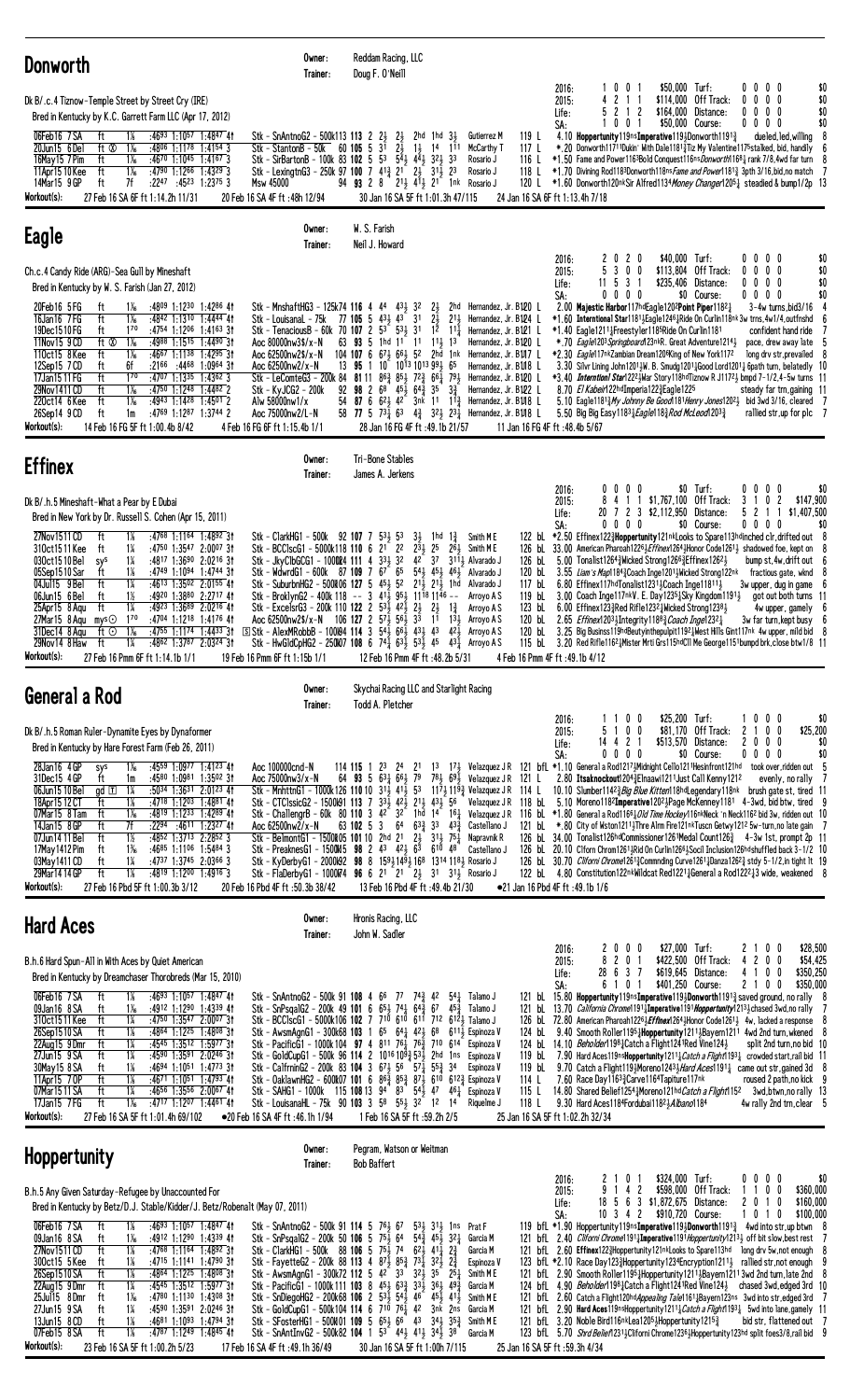| Ike Walker                                              |                  |       |                                  |                                      |                          |                                                                                                                                           | Owner:<br>Trainer: |  | R <sub>3</sub> Racing or Calara Farms<br>Doug F. O'Neill   |        |        |                 |                                                                                                                                                     |        |                              |          |                |                                                    |                                                                                                                            |  |                           |                                                                                                                   |                  |
|---------------------------------------------------------|------------------|-------|----------------------------------|--------------------------------------|--------------------------|-------------------------------------------------------------------------------------------------------------------------------------------|--------------------|--|------------------------------------------------------------|--------|--------|-----------------|-----------------------------------------------------------------------------------------------------------------------------------------------------|--------|------------------------------|----------|----------------|----------------------------------------------------|----------------------------------------------------------------------------------------------------------------------------|--|---------------------------|-------------------------------------------------------------------------------------------------------------------|------------------|
| B.g.4 Bellamy Road-Quite Familiar by Hold That Tiger    |                  |       |                                  |                                      |                          |                                                                                                                                           |                    |  |                                                            |        |        |                 |                                                                                                                                                     |        | 2016:<br>2015:               | 14 5 3 1 | 001            |                                                    | \$7,200 Turf:<br>\$127,127 Off Track:                                                                                      |  | 2000<br>$0\quad 0\quad 0$ |                                                                                                                   | \$2,400<br>\$267 |
|                                                         |                  |       |                                  |                                      |                          |                                                                                                                                           |                    |  |                                                            |        |        |                 |                                                                                                                                                     |        | Life:                        | 20 6 3 2 |                |                                                    | \$161,880 Distance:                                                                                                        |  | $0\quad 0$                |                                                                                                                   | \$16,800         |
| Bred in Kentucky by Buck Pond Farm, Inc. (Jan 26, 2012) |                  |       |                                  |                                      |                          |                                                                                                                                           |                    |  |                                                            |        |        |                 |                                                                                                                                                     |        | SA:                          | 31       | 0 <sub>1</sub> |                                                    | \$21,850 Course:                                                                                                           |  | $0\ 0\ 0\ 0$              |                                                                                                                   | \$0              |
| 05Feb16 5 SA                                            |                  | $1\%$ |                                  | :4721 1:1093                         | $1:4197$ 41              | Aoc 62500nw2\$/ $x - N$                                                                                                                   |                    |  | 87 106 2 21 21                                             | 21, 21 |        | 333             | Espinoza V                                                                                                                                          | 120 bL |                              |          |                |                                                    | 7.30 Melatonin12033 Just Kidding 122ns Ike Walker 1203                                                                     |  |                           | bid btwn.edged 2nd 7                                                                                              |                  |
| 26Dec15 6 SA                                            | fm $\circled{r}$ | 1m    |                                  | :47 <sup>15</sup> 1:11 <sup>77</sup> | $1:3557$ 3               | Stk - MthsBrM1G2 - 200k93 80 7 63 56 65 64                                                                                                |                    |  |                                                            |        |        |                 | 1183 1016.1 Espinoza V                                                                                                                              |        |                              |          |                |                                                    | 118 bl 36.60 Om1231\; Perfectly Majestic1194\; Vigilante118\                                                               |  |                           | steadied 1/4, no bid 11                                                                                           |                  |
| 11Dec15 1 Lrc                                           |                  | 1m    |                                  | :4804 1:1189                         | $1:3715$ 31              | <b>Str 25000cnd</b>                                                                                                                       |                    |  | $59$ 90 4 2 $2\frac{1}{2}$ 2 $11$                          |        | 11     | $13\frac{1}{2}$ | Gonzalez S                                                                                                                                          | 122 bL |                              |          |                |                                                    |                                                                                                                            |  |                           | *.80 Ike Walker12231Tulira Castle12453Bluegrass Sight12061 drifted out lane, clear 4                              |                  |
| 29Nov15 5 Dmr                                           | ft               | 14    |                                  |                                      | $:4767$ 1:3652 2:0209 31 | Str 20000                                                                                                                                 |                    |  | 98104413                                                   | - 14   | 13     | $1\frac{3}{2}$  | Espinoza V                                                                                                                                          | 117 bL |                              |          |                |                                                    | 2.50 Ike Walker1173 China Girl Lover12133 Crucero1193                                                                      |  |                           | inside.cleared.held 6                                                                                             |                  |
| 220ct15 6 SA                                            | ft               | $1\%$ |                                  | $:4793$ 1:1290                       | $1:45^{16}31$            | Str 16000                                                                                                                                 |                    |  | 91 103 6 314 32 31                                         |        |        |                 | 111, 131, Espinoza V                                                                                                                                | 120 bL |                              |          |                |                                                    | 3.10 Ike Walker12031Perfect Set12413Fancy Shoes12241                                                                       |  |                           | 3wd bid, led into lane 6                                                                                          |                  |
| 24Sep15 5 Lrc                                           |                  | 1m    |                                  |                                      | $:4667$ 1:1098 1:3573 31 | Str 25000cnd                                                                                                                              |                    |  | 85 101 1 314 31 53                                         |        | 43 221 |                 | Gutierrez M                                                                                                                                         |        |                              |          |                |                                                    |                                                                                                                            |  |                           | 119 bl. *1.70 Chin Girl Lover12421 <i>Ike Wiker</i> 119nkOut of Ptience12441 came out str. late 2nd 5             |                  |
| 27Aug 15 1 Dmr                                          |                  | 1m    |                                  |                                      | $:4640$ 1:1090 1:3653 3  | Clm $16000(16-14)-c$                                                                                                                      |                    |  | 86 <b>95</b> 2 14 1hd 14 1 <sup>1</sup> 4 1 <sup>3</sup> 4 |        |        |                 | Talamo J                                                                                                                                            |        |                              |          |                |                                                    | 120 bl $*$ .60 Ike Walker120 <sup>3</sup> $\frac{1}{4}$ Tiz Jolie120 $\frac{1}{4}$ Papa Kade120 <sup>2</sup> $\frac{3}{4}$ |  |                           | inside duel.drew clear 6                                                                                          |                  |
|                                                         |                  |       |                                  |                                      |                          | Claimed by R3 Racing, Calara Farms and O'Neill, Doug from Birkes, Jerry, Cavalli, John, Peal, Larry and Castro, Don for \$16,000, Belvoir |                    |  |                                                            |        |        |                 |                                                                                                                                                     |        |                              |          |                |                                                    |                                                                                                                            |  |                           |                                                                                                                   |                  |
|                                                         | Vann - Trainer   |       |                                  |                                      |                          |                                                                                                                                           |                    |  |                                                            |        |        |                 |                                                                                                                                                     |        |                              |          |                |                                                    |                                                                                                                            |  |                           |                                                                                                                   |                  |
| 01Aug15 1Dmr                                            |                  | 1m    |                                  |                                      | $:4735$ 1:1226 1:3768 31 | Clm 16000 (16-14)nw3/L-8d 98 7 2 3 2hd 21 1 3 2 3 Talamo J                                                                                |                    |  |                                                            |        |        |                 |                                                                                                                                                     | 118 bL |                              |          |                |                                                    |                                                                                                                            |  |                           | 9.50 <i>Chin Girl Lover</i> 1233 <i>Ike Wiker</i> 118 <sup>5</sup> Moonlight Meeting 123ns pressed, led, caught 7 |                  |
|                                                         |                  |       |                                  |                                      |                          | Claimed by Birkes, Jerry, Cavalli, John, Peal, Larry and Castro, Don from Thrash, Ike and Dawn for \$16,000, Stidham Michael – Trainer    |                    |  |                                                            |        |        |                 |                                                                                                                                                     |        |                              |          |                |                                                    |                                                                                                                            |  |                           |                                                                                                                   |                  |
| 25Ju115 4 Dmr                                           | ft               |       | :2271                            |                                      | $:4586$ 1:2389 3         | $C$ lm 50000 $(50-45)$                                                                                                                    |                    |  | 83 64 1 6                                                  |        |        |                 | 6 <sup>2</sup> 8 <sup>4</sup> <sup>1</sup> <sub>4</sub> 9 <sup>7</sup> <sub>1</sub> <sub>4</sub> 9 <sup>15</sup> <sub>1</sub> <sub>4</sub> Talamo J | 120 bL |                              |          |                |                                                    | 9.90 Spin Forty1203Henry's Holiday12031Great Lou120ns                                                                      |  |                           | stalked rail, weakened 9                                                                                          |                  |
| 19Jun15 8 CD                                            | sys              | 7f    | $:22^{33}$                       |                                      | $:4517$ 1:2239 3         | Aoc 75000nw1/x-N                                                                                                                          |                    |  | 98 78 8 2                                                  |        |        |                 | 42 $\frac{1}{2}$ 63 $\frac{1}{2}$ 97 $\frac{3}{4}$ 813 $\frac{1}{2}$ Leparoux JR                                                                    |        |                              |          |                | 118 bl 20.10 Commute1185Tapit Wicked1181Jrock118nk |                                                                                                                            |  |                           | hopped st, 8path turn 11                                                                                          |                  |
| Workout(s):                                             |                  |       | 26 Feb 16 SA 5F ft 1:02.4h 43/47 |                                      |                          | 17 Feb 16 LA 5F ft 1:00.4h 11/27                                                                                                          |                    |  | 30 Jan 16 SA 4F ft :48h 16/133                             |        |        |                 |                                                                                                                                                     |        | 24 Jan 16 SA 4F ft:49h 34/73 |          |                |                                                    |                                                                                                                            |  |                           |                                                                                                                   |                  |
|                                                         |                  |       |                                  |                                      |                          |                                                                                                                                           |                    |  |                                                            |        |        |                 |                                                                                                                                                     |        |                              |          |                |                                                    |                                                                                                                            |  |                           |                                                                                                                   |                  |

| Imperative                                                                                                                                                                                                                                                                                                                                                                                                                                                                                                                                                                                                                                                                                                                                                                                                                         | Owner:<br>Trainer: | <b>Richard Baltas</b> | KM Racing Enterprise, Inc. or J K Racing |                                                                                                                                                                                                                                                                                                                                                                                                                                                                                                                                                                                                                                                                      |                                  |                                |                                                                                                                                                                                                                                                                            |              |                                                                        |                      |                                           |                                                                                                                                                                                                                                                                                                                                                                                                                                                                                                                                                                                                                         |
|------------------------------------------------------------------------------------------------------------------------------------------------------------------------------------------------------------------------------------------------------------------------------------------------------------------------------------------------------------------------------------------------------------------------------------------------------------------------------------------------------------------------------------------------------------------------------------------------------------------------------------------------------------------------------------------------------------------------------------------------------------------------------------------------------------------------------------|--------------------|-----------------------|------------------------------------------|----------------------------------------------------------------------------------------------------------------------------------------------------------------------------------------------------------------------------------------------------------------------------------------------------------------------------------------------------------------------------------------------------------------------------------------------------------------------------------------------------------------------------------------------------------------------------------------------------------------------------------------------------------------------|----------------------------------|--------------------------------|----------------------------------------------------------------------------------------------------------------------------------------------------------------------------------------------------------------------------------------------------------------------------|--------------|------------------------------------------------------------------------|----------------------|-------------------------------------------|-------------------------------------------------------------------------------------------------------------------------------------------------------------------------------------------------------------------------------------------------------------------------------------------------------------------------------------------------------------------------------------------------------------------------------------------------------------------------------------------------------------------------------------------------------------------------------------------------------------------------|
| B.g.6 Bernardini-Call Her by Caller I.D.<br>Bred in Kentucky by Glencrest Farm LLC & Darley (May 07, 2010)                                                                                                                                                                                                                                                                                                                                                                                                                                                                                                                                                                                                                                                                                                                         |                    |                       |                                          |                                                                                                                                                                                                                                                                                                                                                                                                                                                                                                                                                                                                                                                                      |                                  | 2016:<br>2015:<br>Life:<br>SA: | $14 \t0 \t4 \t2$                                                                                                                                                                                                                                                           | 2020<br>6020 | \$140,000 Turf:<br>29 3 8 3 \$1,833,120 Distance:<br>\$323.950 Course: | \$372,250 Off Track: | 7031<br>$0\,0\,0\,0$<br>$'$ 0 0 3<br>4001 | \$40.770<br>\$0<br>\$207.700<br>\$60.500                                                                                                                                                                                                                                                                                                                                                                                                                                                                                                                                                                                |
| 06Feb16 7SA<br>$1:4847$ 41<br>Stk - SnAntnoG2 - 500k 98 114 7 $54\frac{1}{2}$ 55<br>:4693 1:1057<br>09Jan16 8 SA<br>1:4339 41<br>:4912 1:1290<br>∦a<br>1:4806 31<br>28Nov15 8Dmr<br>:4761 1:1136<br>1‰<br>$1:4808$ 31<br>26Sep1510 SA<br>$:4864$ 1:1225<br>1‰<br>22Aug15 9 Dmr<br>$:4545$ 1:3512 1:5977 31<br>1¼<br>18Apr15 12 CT<br>$:47^{18}$ 1:1203 1:4881 41<br>Stk - CTC1ssicG2 - 1500k84 119 9 67 643 53 213 22 Quinonez A<br>ft<br>1‰<br>2:0067 41<br>07Mar1511 SA<br>:4656 1:3556<br>ft<br>1¼<br>Stk - SnAntInvG2 - 500k77 102 4 75 66 843 57<br>$1:4845$ 41<br>07Feb15 8 SA<br>:4787 1:1249<br>1 %<br>$1:5100$ 3t<br>Stk - Champions Cup G1 - 1476k<br>07Dec14 ♦ CyoupN) st<br>1%<br>$- -$<br>$1:5988$ 31<br>1½<br>01Nov1412 SA<br>Stk - BCClasicG1 - 5000183 98 3 11941011810 894 9103 Dettori L<br>$:4644$ 1:3416<br>ft |                    |                       |                                          | $63\frac{3}{4}$ $62\frac{3}{4}$ 2ns Smith ME<br>Stk - SnPsgalG2 - 200k 53 108 7 43 43 42 $\frac{3}{2}$ 21 $\frac{1}{2}$ 21 $\frac{1}{4}$ Gutierrez M<br>Stk - NatvDivrG3 - 150k109 103 5 423 42 423 223 243 Gutierrez M<br>Stk - AwsmAgnG1 - 300k52 109 6 75 $\frac{7}{2}$ 79 $\frac{1}{4}$ 79 $\frac{1}{4}$ 58 47 $\frac{3}{4}$ Gonzalez S<br>Stk - PacificG1 - 1000k 105 101 6 710 861 551 57 5103 Nakatani CS<br>Stk - SAHG1 - 1000k 107 100 10 13 <sup>10</sup> 13 <sup>6</sup> 19 <sup>8</sup> 91 <sup>0</sup> 812 Desormeaux K J 118 bl 22.40 Shared Belief1254 Moreno121hd Catch a Flight15 <sup>2</sup><br>$69\frac{1}{2}$ Prat F<br>1513 Desormeaux K J 126 | 119 L<br>119L<br>120 L<br>119 bL |                                | 3.70 Hoppertunity119nsImperative119; Donworth1191?<br>3.40 Dortmund1244} Imperative1201} Iron Fist1181}<br>120 bl. 57.10 Shrd Belief12314Cliforni Chrome12364Hoppertunity123hd 3wd.angled in.no bid 9<br>25.90 <i>Hokko Tarumae</i> 1263Namura Victor1263Roman Legend12613 |              |                                                                        |                      |                                           | 3wd into str, rallied 8<br>7.60 <i>Cliforni Chrome</i> 11911 Imperative1191 <i>Hoppertunity</i> 121 <sup>31</sup> came out str. 2nd best 7<br>waited 1/4, split foes 5<br>7.90 Smooth Roller11954Hoppertunity12114Bayern12114wd into str.no threat 8<br>124 bL 18.70 Beholder1198 + Catch a Flight1241 Red Vine124 bobbled start, 5wd lane 10<br>120 bl. 31.00 Moreno118 <sup>2</sup> Imperative120 <sup>2</sup> <sup>1</sup> Page McKenney118 <sup>1</sup> 2wd.stdy'd 1/2.willing 9<br>bumped start,5wd lane 13<br>16<br>126 bl 66.10 Byern122nsTost of New York122nk Cliforni Chrome12234 pinched st, angl in, out 14 |
| Workout(s):<br>23 Feb 16 SA 5F ft 1:01h 11/23<br>17 Feb 16 SA 4F ft :47.1h 4/49                                                                                                                                                                                                                                                                                                                                                                                                                                                                                                                                                                                                                                                                                                                                                    |                    |                       | 2 Feb 16 SA 3F ft :35.4h 2/9             |                                                                                                                                                                                                                                                                                                                                                                                                                                                                                                                                                                                                                                                                      | 27 Jan 16 SA 6F ft 1:13.3h 7/16  |                                |                                                                                                                                                                                                                                                                            |              |                                                                        |                      |                                           |                                                                                                                                                                                                                                                                                                                                                                                                                                                                                                                                                                                                                         |

| <b>International Star</b>                                                                | Owner:                          | Kenneth L. & Sarah K. Ramsey                                                                                                                                                                                |                                 |                                                                 |                                                                                          |
|------------------------------------------------------------------------------------------|---------------------------------|-------------------------------------------------------------------------------------------------------------------------------------------------------------------------------------------------------------|---------------------------------|-----------------------------------------------------------------|------------------------------------------------------------------------------------------|
|                                                                                          | Trainer:                        | Michael J. Maker                                                                                                                                                                                            |                                 |                                                                 |                                                                                          |
|                                                                                          |                                 |                                                                                                                                                                                                             | 2016:                           | \$52.250<br>2 1 0 0                                             | \$85,000<br>Turf:<br>31<br>$\overline{\phantom{a}}$                                      |
| B.c.4 Fusaichi Pegasus-Parlez by French Deputy                                           |                                 |                                                                                                                                                                                                             | 2015:                           | 4 3 0 0<br>\$818.400                                            | Off Track:<br>$0\ 0\ 0\ 0$<br>\$0                                                        |
| Bred in New York by Katharine M. Voss & Robert T. Manfuso (Mar 14, 2012)                 |                                 |                                                                                                                                                                                                             | Life:                           | 12 6 2 0 \$1,071,629<br>$0\quad 0\quad 0\quad$                  | $0\ 0\ 0\ 0$<br>\$0<br>Distance:<br>\$0<br>\$0 Course:<br>$0\ 0\ 0\ 0$                   |
| 20Feb16 5FG<br>$:4809$ 1:1230 1:4286 41<br>ft<br>$1\%$                                   |                                 | Stk – MnshaftHG3 – 125k76 109 3 33 $\frac{1}{2}$ 33 42 $\frac{1}{2}$ 42 $\frac{1}{2}$ 44 $\frac{1}{4}$ Mena M                                                                                               | SA:<br>121 bL                   | *.70 Majestic Harbor117hdEagle1202Point Piper11821              | 2p1st,rail 3/8,no kick                                                                   |
| 16Jan16 7 FG<br>ft<br>:4842 1:1310 1:4444 41<br>$1\%$                                    |                                 | Stk – Louisanal – 75k 69 107 6 5 <sup>6</sup> 5 <sup>5</sup> 5 <sup>3</sup> 1 <sup>3</sup> 1 <sup>1</sup> 1 <sup>1</sup> Mena M                                                                             | 118 bL                          | 2.90 International Star11813 Eagle1246 Ride On Curlin118nk      | 5w 1/4, rallied, clear 6                                                                 |
| 25Nov15 7 Zia<br>$:4954$ 1:1317 1:4362 3<br>$1\%$                                        |                                 | Stk - ZiaPrkDbyB - 200k 94 77 4 1hd 1hd 2hd 461 413 Garcia M                                                                                                                                                |                                 |                                                                 | 122 bl. *1.30 Mobile By122nsPain and Misery12211Bold Conquest1222 pressured pace, wknd 6 |
| 28Mar1511 FG<br>:4859 1:1327<br>$1:5067$ 3<br>1‰                                         |                                 | Stk - LaDerbyG2 - 750k 85 102 9 75 $\frac{1}{4}$ 77 64 $\frac{1}{4}$ 2hd 1nk Mena M                                                                                                                         |                                 | 122 bl *2.30 International Star122nkStanford12241War Story12221 | rail 2nd turn, bid 3/16 9                                                                |
| 21Feb1511FG<br>$:4708$ 1:1216 1:4382 3<br>$1\%$                                          |                                 | Stk - RisenStrG2 - 400k 83 100 9 6 <sup>6</sup> 66 54 54 1 1<br>Mena M                                                                                                                                      | 120 bL                          | 3.80 International Star1201War Story11613Keen Ice116hd          | rail rally5/16,bid3/16  9                                                                |
| 17Jan 15 11 FG<br>$:4707$ 1:1335<br>$1:4362$ 3<br>170                                    |                                 | Stk – LeComteG3 – 200k 87 97 1 55 643 613 31 123 Mena M                                                                                                                                                     | 122 bL                          |                                                                 | 9.20 Interntional Star12221 War Story118hd Tiznow R J11721 lacked room inside 1/4 11     |
| 29Nov1411 CD<br>:4750 1:1248<br>1.44822<br>$1\%$                                         |                                 | Stk - KyJCG2 - 200k 92 90 3 453 553 43 661 453 Hernandez RM 122 bl 15.30 El Kabeir122hdImperia1223Eagle1225                                                                                                 |                                 |                                                                 | chased, flattened out 11                                                                 |
| 310ct14 6 SA<br>$:4691$ 1:1136 1:3479 2<br>fm ①<br>1m                                    |                                 | Stk - BCJuvTfG1 - 1000k62 93 11 10 <sup>10</sup> 10 <sup>1</sup> 117 <sub>4</sub> 1274 93 <sup>1</sup> Velazquez JR 122 bL 36.30 Hootenanny122}Luck of the Kitten1221}Daddy DT122hd 6wd into str, no bid 14 |                                 |                                                                 |                                                                                          |
| 050ct14 6W0<br>:4901 1:1352<br>$1:45^{15}$ 2<br>ft $\otimes$ 1 <sup>%</sup>              | Stk – GrevG3 – 150k             | 61 82 1 623 733 743 543 111 Hernandez R M 115 bl. 2.95 Intrntnl Str11511 Cngst Typhon125nsHillywod Crtc11523 rail to 4w, by late, drv 8                                                                     |                                 |                                                                 |                                                                                          |
| $:4727$ 1:1166 1:4163 2<br>28Aug14 5 Sar<br>fm $\oplus$ 12 1 <sup>1</sup> / <sub>6</sub> |                                 | Stk - WAntcpnG2 - 200k116 86 7 67 364 32 23 24 3Napravnik R                                                                                                                                                 | 120 bL                          |                                                                 | 5.40 Strtup Ntion12043 Interntion1 Star12023 Nutty Futty1203 3w turns, check upper 8     |
| Workout(s):<br>13 Feb 16 GP 5F ft :59.2b 3/51                                            | 6 Feb 16 GP 5F ft 1:03.2b 36/42 | 30 Jan 16 GP 4F ft:49.2b 54/99                                                                                                                                                                              | 11 Jan 16 GP 4F gd: 49.1b 16/36 |                                                                 |                                                                                          |
|                                                                                          | Owner:                          | <b>Starlight Racing Stable</b>                                                                                                                                                                              |                                 |                                                                 |                                                                                          |
| <b>Itsaknockout</b>                                                                      |                                 |                                                                                                                                                                                                             |                                 |                                                                 |                                                                                          |
|                                                                                          | Trainer:                        | Todd A. Pletcher                                                                                                                                                                                            |                                 |                                                                 |                                                                                          |
|                                                                                          |                                 |                                                                                                                                                                                                             | 2016:                           | 1000<br>\$24,250                                                | Turf:<br>$0\ 0\ 0\ 0$<br>\$0                                                             |
| B.c.4 Lemon Drop Kid-Stormy B by Cherokee Run                                            |                                 |                                                                                                                                                                                                             | 2015:                           | 5 3 0 0<br>\$335,960                                            | Off Track:<br>\$0<br>$0\ 0\ 0\ 0$                                                        |
| Bred in Kentucky by Brookfield Stud (Mar 16, 2012)                                       |                                 |                                                                                                                                                                                                             | Life:                           | 7400                                                            | \$0<br>\$381,810 Distance:<br>$0\ 0\ 0$<br>$\overline{a}$<br>$\sim$ $\sim$               |

| D.C.T. LONGIT DI UP INGLIOUINY D DY UNCLONGO INGLI |
|----------------------------------------------------|
| Read in Kantucky by Reachfield Stud (Mar 16, 2012) |

|                                                                                                                   |                                                                                                        | $0\,0\,0\,0$<br>\$0<br>\$24,250 Turf:<br>100<br>2016:<br>0                                                        |  |  |  |  |  |  |  |  |  |  |  |  |
|-------------------------------------------------------------------------------------------------------------------|--------------------------------------------------------------------------------------------------------|-------------------------------------------------------------------------------------------------------------------|--|--|--|--|--|--|--|--|--|--|--|--|
| \$335,960 Off Track:<br>\$0<br>$0\,0\,0\,0$<br>530<br>2015:<br>0<br>B.c.4 Lemon Drop Kid-Stormy B by Cherokee Run |                                                                                                        |                                                                                                                   |  |  |  |  |  |  |  |  |  |  |  |  |
| Bred in Kentucky by Brookfield Stud (Mar 16, 2012)                                                                | 1000<br>\$0<br>\$381,810 Distance:<br>7400<br>Life:                                                    |                                                                                                                   |  |  |  |  |  |  |  |  |  |  |  |  |
|                                                                                                                   |                                                                                                        | \$0<br>$0\,0\,0\,0$<br>$0\ 0\ 0\ 0$<br>\$0 Course:<br>SA:                                                         |  |  |  |  |  |  |  |  |  |  |  |  |
| 06Feb1613GP<br>$:4813$ 1:1188 1:4789 41                                                                           | $110$ 116 7 64 $\frac{1}{2}$ 63 54 53 $\frac{1}{2}$ 43 $\frac{1}{4}$<br>Stk – DonnHG1 – 500k<br>Saez L | angled out 1/4& 1/16 8<br>4.40 Mshawish117 <sup>2</sup> Valid117 $\frac{1}{2}$ Mexikoma117 $\frac{3}{2}$<br>118 L |  |  |  |  |  |  |  |  |  |  |  |  |
| 31Dec15 4 GP<br>$:4580$ 1:0981 1:3502 31                                                                          | 74 108 2 31 431 411 12<br>Aoc 75000nw3/x-N<br>143<br>Saez L                                            | *1.40 Itsaknockout1204½Elnaawi1211Just Call Kenny1212<br>120 L<br>edg up4wd,pulled away 7                         |  |  |  |  |  |  |  |  |  |  |  |  |
| 02May 1511 CD<br>$:4734$ 1:3645 2:0302 3                                                                          | Stk – KyDbyG1 – 2000k 106 95 10 128 $\frac{2}{3}$ 1312 1110 109 $\frac{3}{4}$ 910 $\frac{1}{4}$ Saez L | 126 L<br>30.60 American Pharoah1261Firing Line126 <sup>2</sup> Dortmund126nk stdy early, 5-6wd upper 18           |  |  |  |  |  |  |  |  |  |  |  |  |
| $:48^{24}$ 1:1251 1:5230 3<br>28Mar 15 14 GP<br>1%                                                                | Stk - FlaDbyG1 - 1000k 85 68 4 43 751 471 416 421 Saez L                                               | 122 L<br>5.00 Materiality12213Upstart122123Ami's Flatter1227<br>off rail, evenly  9                               |  |  |  |  |  |  |  |  |  |  |  |  |
| 21Feb1511 GP<br>$:4787$ 1:1165 1:4628 3<br>1‰                                                                     | Stk - FntnOYthG2 - 400k98 97 5 31 42 45 41 22 $\frac{3}{2}$ Saez L                                     | 116L<br>5.40 Upstart1222 3Itsaknockout1161 3Frammento116nk carried out, chckd1/16, PL1st 8                        |  |  |  |  |  |  |  |  |  |  |  |  |
| $:4433$ 1:0891 1:3504 3<br>04Jan15 4GP<br>ft<br>1m                                                                | Aoc 75000nw1/x-N<br>103 97 4 324 33 314 114 154 SaezL                                                  | *2.70 Itsaknockout11851 Fear the Cowboy118hdG Five11813<br>118 L<br>$4w$ -bid $3/16$ , handily $8$                |  |  |  |  |  |  |  |  |  |  |  |  |
| 07Dec14 7GP<br>7f<br>:2276<br>:4587 1:2496 2<br>ft                                                                | 101 93 7 3 314 33 2hd 1ns SaezL<br>Msw 40000                                                           | 5.40 Itsknockout 18ns Old Mountin Ln1183 Yourdrmsormine 1113 bid 4w, duel, led, held 13<br>118 L                  |  |  |  |  |  |  |  |  |  |  |  |  |
| Workout(s):<br>27 Feb 16 Pbd 4F ft: 48.3b 14/31                                                                   | 20 Feb 16 Pbd 4F ft: 49.2b 26/42<br>30 Jan 16 Pbd 4F ft: 48.4b 12/20                                   | 24 Jan 16 Pbd 5F ft 1:01.0b 3/11                                                                                  |  |  |  |  |  |  |  |  |  |  |  |  |

| <b>Just Kidding</b>                                                                                                                                                                                                                                                                                                                                                                                                                                                                                                             | S. Alesia, Bran Jam Stb, Ciaglia Rcg, LLC, Et Al<br>Owner:<br>Peter Eurton<br>Trainer:                                                                                                                                                                                                                                                                                                                                                                                                                                                                                                                                                                                                                                                                                                                        |                                                                                                                                                                                                                                                                                                                                                                                                                                                                                                                                                                                                                                                                                                                                                                                                  |
|---------------------------------------------------------------------------------------------------------------------------------------------------------------------------------------------------------------------------------------------------------------------------------------------------------------------------------------------------------------------------------------------------------------------------------------------------------------------------------------------------------------------------------|---------------------------------------------------------------------------------------------------------------------------------------------------------------------------------------------------------------------------------------------------------------------------------------------------------------------------------------------------------------------------------------------------------------------------------------------------------------------------------------------------------------------------------------------------------------------------------------------------------------------------------------------------------------------------------------------------------------------------------------------------------------------------------------------------------------|--------------------------------------------------------------------------------------------------------------------------------------------------------------------------------------------------------------------------------------------------------------------------------------------------------------------------------------------------------------------------------------------------------------------------------------------------------------------------------------------------------------------------------------------------------------------------------------------------------------------------------------------------------------------------------------------------------------------------------------------------------------------------------------------------|
| B.c.4 Kiss the Kid-Catomaria by Tale of the Cat<br>Bred in Florida by Steve Tucker (Apr 10, 2012)                                                                                                                                                                                                                                                                                                                                                                                                                               |                                                                                                                                                                                                                                                                                                                                                                                                                                                                                                                                                                                                                                                                                                                                                                                                               | \$6.970<br>\$24,000 Turf:<br>2 0 0 1<br>2020<br>2016:<br>\$6.000<br>$10 \t2 \t2 \t3$<br>\$105.380 Off Track:<br>$0 \t0 \t1$<br>2015:<br>\$130,750 Distance:<br>$0\ 0\ 0\ 0$<br>\$0<br>$14$ 2 4 3<br>Life:<br>\$0<br>8 1 3 2<br>\$80,940 Course:<br>SA:<br>$0\ 0\ 0\ 0$                                                                                                                                                                                                                                                                                                                                                                                                                                                                                                                           |
| $1:4197$ 41<br>05Feb16 5 SA<br>:4721 1:1093<br>1 Xe<br>:4777 1:1204 1:4339 41<br>09Jan16 7SA<br>1‰<br>ft<br>$:4734$ 1:1236 1:3890 31<br>20Dec15 8 Lrc<br>1m<br>ad<br>:4574 1:0951 1:3485 31<br>01Nov15 2Dmr<br>ft<br>1m<br>$1:3713$ 31<br>030ct15 7 SA<br>:4630 1:1087<br>ft<br>1m<br>06Sep15 8Dmr<br>$:4859$ 1:1283 1:4348 31<br>1‰<br>ft<br>$:4762$ 1:1277 1:4406 31<br>01Aug15 9Dmr<br>$1\%$<br>ft<br>09Jul15 5 Lrc<br>$1:36^{10}31$<br>:4673 1:1154<br>ft<br>1m<br>19Mar15 6 SA<br>$:4634$ 1:1047<br>$1:3613$ 3<br>ft<br>1m | Aoc 62500nw2\$/x-N<br>$80$ 106 7 6 <sup>2</sup> / <sub>3</sub> 6 <sup>3</sup> / <sub>4</sub> 44<br>122 L<br>$23\frac{3}{7}$<br>Bejarano R<br>43<br>$87$ 107 8 24 31 314 414 213<br>121 L<br>Aoc 62500nw2\$/x-N<br>Bejarano R<br>84 89 1 324 324 414 413 314<br>Aoc 62500nw2\$/x-N<br>119 L<br>Gutierrez M<br>84 101 3 32 324 33<br>Aoc 62500nw2\$/x-N<br>321, 221<br>119 L<br>Gutierrez M<br>$101$ 101 10 $32\frac{1}{2}$ $31\frac{1}{2}$ 32<br>33<br>Aoc $40000$ nw $1$ \$/x-N<br>118 L<br>1hd<br>Gutierrez M<br>52 88 1 621 521 631 76<br>Aoc 40000nw1\$/x-N<br>117 L<br>561 Bejarano R<br>74 4 5 943 1051 1093 1029 10631 Bejarano R<br>Aoc $40000$ nw $1$ \$/x-N<br>116 L<br>78 99 5 52 52 413 113 143 Bejarano R<br>Msw 50000<br>119 L<br>94 95 4 2hd 23 44 44<br>Msw 56000<br>333<br>122 L<br>Smith M E | chased 3 wide, up 2nd 7<br>$*1.20$ Melatonin12033 Just Kidding122ns Ike Walker 1203<br>5.40 Follow Me Crev11913 Just Kidding 1213 Verraco11911<br>4wd into str.btwn 1/8 10<br>*2.10 Cyrus Alexnder1193Highway Boss1193Just Kidding1191 3wd into str.outkicked 8<br>10.00 Iron Fist11821 Just Kidding 11911 Alex Rossi 1193<br>came out str. willing $5$<br>14.70 Just Kidding118hdGot Even124hdChief of Staff12233 3wd into str.up wire 10<br>$*2.90$ Ground Rules1194 Got Even 12124 Skip Tony 12134<br>pulled, steadied 3/4 9<br>4.70 Smooth Roller121ns Perfect Set1216401d Man Lake1244<br>reared start, eased 10<br>4wd into str.clear 10<br>*.40 Just Kidding 1194, Day in the Sun1198, Feynman119nk<br>5.70 Whiskey Ticket122hdMoe Candy12233 Just Kidding1223<br>vied, stalked, up 3rd 8 |
| 28Feb15 6 SA<br>$:4679$ 1:1133 1:4433 3<br>1‰<br>ft<br>Workout(s):<br>22 Feb 16 SA 4F ft :47.1h 2/38                                                                                                                                                                                                                                                                                                                                                                                                                            | 100 90 3 1 $\frac{1}{2}$ 1hd 1hd 1hd 2 $\frac{1}{2}$<br>122<br>Nakatani C S<br>Msw 56000<br>30 Jan 16 SA 5F ft 1:00.3h 14/115<br>24 Jan 16 SA 4F ft:48.3h 20/73                                                                                                                                                                                                                                                                                                                                                                                                                                                                                                                                                                                                                                               | 27.30 Force122}Just Kidding122nsNob Hil1122}<br>fought back rail lane 9<br>1 Jan 16 SA 4F ft :47h 3/21                                                                                                                                                                                                                                                                                                                                                                                                                                                                                                                                                                                                                                                                                           |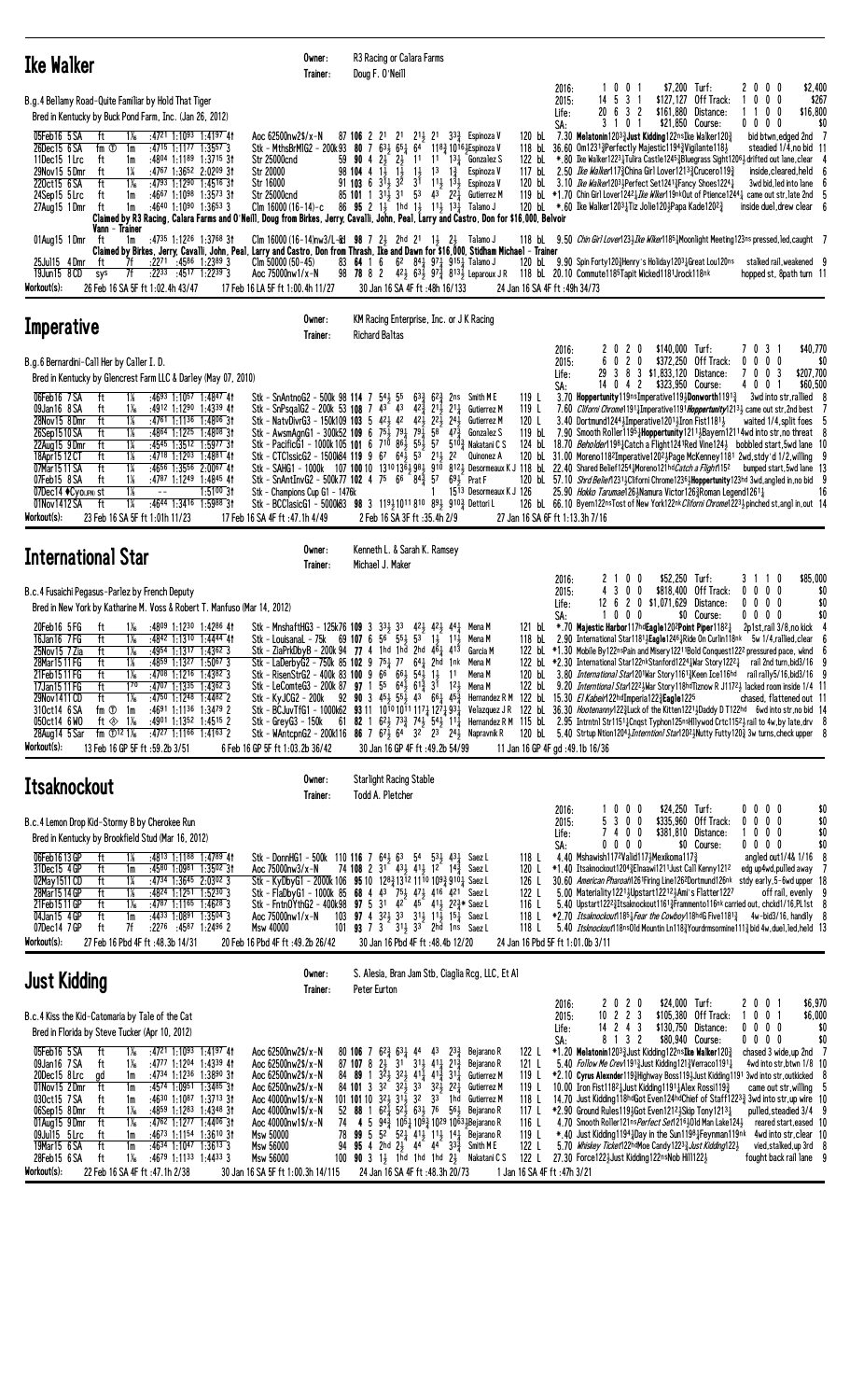| <b>Kid Cruz</b>                                                                                                                                                                                                                                                                                                                                                                                                                                                                                                                                                                                                                                                                                                                                                                                                                                                                                                                                                                                                                                                                                                                                                                                                                                                                                                                                                                                                                                                                                                                                                                                                      | Owner:<br>Trainer:               |                                       | Linda Rice                                                                                                                                                                                                                                              |                                                                                                                                                                                                                                                                                                                             |                                                                                                                                     |                                                                            | Vina Del Mar Thoroughbreds LLC and Black Swan Stable                                                                                                                                                                                                                                                                                                                                                                                     |                                                                                                                                     |                                |                                                                                                                                                                                                                                                                                                                                                                                                                                                                                                                                                                                                                                                                                                                                                                                                                                                                                                                                                                                                                                                                                                                                                                                                                                                                                                                                                                                    |
|----------------------------------------------------------------------------------------------------------------------------------------------------------------------------------------------------------------------------------------------------------------------------------------------------------------------------------------------------------------------------------------------------------------------------------------------------------------------------------------------------------------------------------------------------------------------------------------------------------------------------------------------------------------------------------------------------------------------------------------------------------------------------------------------------------------------------------------------------------------------------------------------------------------------------------------------------------------------------------------------------------------------------------------------------------------------------------------------------------------------------------------------------------------------------------------------------------------------------------------------------------------------------------------------------------------------------------------------------------------------------------------------------------------------------------------------------------------------------------------------------------------------------------------------------------------------------------------------------------------------|----------------------------------|---------------------------------------|---------------------------------------------------------------------------------------------------------------------------------------------------------------------------------------------------------------------------------------------------------|-----------------------------------------------------------------------------------------------------------------------------------------------------------------------------------------------------------------------------------------------------------------------------------------------------------------------------|-------------------------------------------------------------------------------------------------------------------------------------|----------------------------------------------------------------------------|------------------------------------------------------------------------------------------------------------------------------------------------------------------------------------------------------------------------------------------------------------------------------------------------------------------------------------------------------------------------------------------------------------------------------------------|-------------------------------------------------------------------------------------------------------------------------------------|--------------------------------|------------------------------------------------------------------------------------------------------------------------------------------------------------------------------------------------------------------------------------------------------------------------------------------------------------------------------------------------------------------------------------------------------------------------------------------------------------------------------------------------------------------------------------------------------------------------------------------------------------------------------------------------------------------------------------------------------------------------------------------------------------------------------------------------------------------------------------------------------------------------------------------------------------------------------------------------------------------------------------------------------------------------------------------------------------------------------------------------------------------------------------------------------------------------------------------------------------------------------------------------------------------------------------------------------------------------------------------------------------------------------------|
| B.h.5 Lemon Drop Kid-Layreebelle by Tale of the Cat<br>Bred in Kentucky by Machmer Hall (Mar 30, 2011)<br>:4984 1:1421 1:5298 41<br>13Feb16 7Lrl<br>ft<br>$1\%$<br>Stk - JhnBCmpB - 75k 98 117 8 43 313 33<br>16Jan16 3 Agu my $\odot$<br>$1^{70}$<br>:4888 1:1399 1:4208 41<br>Stk - JazilB - 125k<br>Stk - QueensCoB - 100k 99 101 3 $56\frac{1}{2}$ 55 $\frac{1}{2}$<br>ft ⊙<br>1%<br>:4812 1:1205 1:4960 31<br>19Dec15 8 Agu<br>Stk - Swataral - 100k 83 117 5 7 <sup>14</sup> 7 <sup>10</sup> 77<br>25Nov15 3 Pen<br>$1\%$<br>:4711 1:1164 1:4408 31<br>ft<br>$:4562$ 1:1043 1:3610 31<br>280ct15 8 Bel<br>sys<br>1m<br>Aoc 100000cnd-N<br>1%<br>30May15 3 Pen<br>fts<br>$:47^{05}$ 1:1144 1:4995 31<br>Stk - MntnviewHL - 200k 87 107 7 1113 1113 1111 56 $\frac{3}{4}$ 25<br>$:4753$ 1:1216 1:3643 41<br>01Apr15 8 Aqu<br>ft<br>1m<br>Aoc 100000cnd-N<br>$1\frac{1}{6}$<br>22Feb15 3 Agu<br>mys<br>$:50^{10}$ 1:1483 1:4545 41<br>Stk - EvnaAtireL - 100k 69 103 5 74 63 541 661 610<br>1¼<br>Stk - TraversG1 - 1250k01 104 8 916 912 76 $\frac{1}{2}$ 65 $\frac{1}{2}$ 46<br>23Aug1412 Sar<br>ft<br>$:4731$ 1:3660 2:0293 3<br>$1\%$<br>26Jul14 10 Sar<br>ft<br>:4773 1:1136 1:4916 3<br>Stk - JimDandyG2 - 600k79 94 4 42 53 65 $\frac{1}{4}$ 54 $\frac{3}{4}$ 36<br>Workout(s):<br>28 Feb 16 Bel tr 5F ft 1:03.3b 32/34<br>3 Feb 16 Bel tr 5F ft 1:03.2b 8/9                                                                                                                                                                                                                                               |                                  |                                       | 77 103 6 78 64 64 65 47 47<br>100 109 1 610 67 31<br>66 112 3 5 <sup>5</sup> 5 <sup>6</sup> 4 <sup>5</sup> 4 <sup>2</sup> / <sub>2</sub> 2 <sup>3</sup><br>8 Jan 16 Bel tr 5F ft 1:05.1b 21/22                                                          | 55                                                                                                                                                                                                                                                                                                                          | $2\frac{1}{2}$<br>$3\frac{1}{2}$<br>24                                                                                              | $1\frac{1}{2}$<br>$35\frac{1}{2}$ $35\frac{1}{4}$<br>$2\frac{1}{2}$<br>221 | Ortiz J L<br>Ortiz J L<br>Ortiz J L<br>Ortiz J L<br>Ortiz J L<br>Ortiz J L<br>Ortiz J L<br>Ortiz J L<br>Ortiz, Jr. I<br>Ortiz, Jr. I                                                                                                                                                                                                                                                                                                     | 120 bL<br>117 bL<br>118 bL                                                                                                          | 2016:<br>2015:<br>Life:<br>SA: | \$51,250 Turf:<br>\$375<br>2 1 0 0<br>1000<br>6<br>41<br>\$102,400 Off Track:<br>1 <sub>0</sub><br>\$25,250<br>0<br>30<br>$6\quad 5\quad 2$<br>\$662,025 Distance:<br>0 <sub>0</sub><br>0<br>\$85,000<br>18<br>1<br>$0\quad 0\quad 0$<br>\$0 Course:<br>$0\,0\,0\,0$<br>\$0<br>0<br>118 bl *1.10 Kid Cruz118 > Souper Lucky 1182 > Kobel1206<br>$4 - 3wd$ , driving $8$<br>115 bL *2.05 Majestic Affair1213 <sub>4</sub> Royal Posse12134 <i>Lucky Lotto</i> 116 <sub>4</sub> 4w 2nd turn, no bids 7<br>115 bl 2.75 Financial Modeling1174 Tommy Machol 221 Kid Cruz1156<br>brush st,2p,empty<br>119 bl. 2.20 Page McKenney123 } Kid Cruz1192 Catron 1191 <sup>1</sup><br>lagged rail, bid, hung<br>7.10 Stormin Monarcho12221Kid Cruz12013Mexikoma12461 2-3w upper, willing<br>6.20 Golden Lad 175Kid Cruz1173Nowalking 11911<br>lagged, circled 2nd 11<br>3.25 <i>Red Vine</i> 120 <sup>3</sup> Kid Cruz118 <sup>3</sup> Three Alarm Fire120 3<br>3w pursuit, mild kick 8<br>123 bL 3.75 North Slope12123Village Warrior11713 Turco Bravo11523 2-3w trip, no impact 7<br>126 bl. 12.30 V. E. Day126nsWicked Strong126 <sup>21</sup> Jonalist126 <sup>31</sup><br>3-4w turns, improved 10<br>119 bL 5.70 Wicked Strong12321 Tonalist1233 $\frac{3}{4}$ Kid Cruz11921<br>$3 - 4w$ 2nd turn, 5w $1/4 = 6$<br>9 Dec 15 Bel tr 4F ft :50.3b 23/43                                     |
| <b>Knights Nation</b>                                                                                                                                                                                                                                                                                                                                                                                                                                                                                                                                                                                                                                                                                                                                                                                                                                                                                                                                                                                                                                                                                                                                                                                                                                                                                                                                                                                                                                                                                                                                                                                                | Owner:<br>Trainer:               |                                       | Loooch Racing Stable, Inc.<br>Peter R. Walder                                                                                                                                                                                                           |                                                                                                                                                                                                                                                                                                                             |                                                                                                                                     |                                                                            |                                                                                                                                                                                                                                                                                                                                                                                                                                          |                                                                                                                                     |                                |                                                                                                                                                                                                                                                                                                                                                                                                                                                                                                                                                                                                                                                                                                                                                                                                                                                                                                                                                                                                                                                                                                                                                                                                                                                                                                                                                                                    |
| Ch.g.6 Indygo Shiner-Bronze Glow by Devil's Bag<br>Bred in Kentucky by John R. Penn (Feb 14, 2010)<br>fm $\overline{0}$ <sup>7</sup> *1 <sup>/6</sup> :49 <sup>51</sup> 1:14 <sup>61</sup> 1:44 <sup>30</sup> 41<br>08Feb16 9FG<br>Aoc 62500nw3/x-c<br>Claimed by Loooch Racing Stables, Inc. from Ray Brad for \$62,500, Stewart Dallas - Trainer<br>$1\%$<br>:4836 1:1367 1:4538 41<br>Aoc 62500nw3/x<br>15Jan16 2FG<br>gd $\infty$<br>26Nov1510 CD<br>gd <sup>①</sup><br>$1\%$<br>$:4886$ 1:1355 1:5216 31<br>Stk - RivrCtyHG3 - 100k16 85 6 2 <sup>1</sup> / <sub>2</sub> 3 <sup>2</sup> 4 <sup>3</sup> 7 <sup>12</sup> 8 <sup>19</sup> / <sub>4</sub> <sup>2</sup> Borel CH<br>$:4909$ 1:1410 1:4543 31<br>020ct15 2Kee<br>sf $\bigcirc$ 10 1 <sup>%</sup><br>Alw 65000nw4/x<br>Stk - MreThnRdyB - 300K5 84 7 715 721 719 717 7173 Hernandez, Jr. B121 L<br>05Sep15 9KD<br>fm ①<br>$1:3617$ 3t<br>1m<br>$\sim$ $-$<br>$1^{70}$<br>$:4642$ 1:0997 1:3822 31<br>01Aug15 9 Mnr<br>fm ①<br>Stk - WVSpekrCpL - 100k76 104 5 551 54<br>Stk - FircrkerG2 - 200k 93 100 5 44 54 52 52 22<br>27Jun15 8 CD<br>:4868 1:1332 1:3816 31<br>gd ①<br>1m<br>10May 15 7 CD<br>fm $\bigcirc$ 22 1 <sup>%</sup><br>$:4931$ 1:1356 1:4313 31<br>Aoc 62500nw2/x<br>25Apr15 8 CD<br>$\text{qds} \otimes 1\%$<br>:4779 1:1323 1:4562 31<br>Aoc 100000cnd-N<br>$1\%$<br>Stk - MnshaftHG3 - 125k69 85 10 915 1011 1010 912 914 Hernandez, Jr. B105 L<br>21Feb15 8FG<br>$:4697$ 1:1190 1:4358 41<br>ft<br>Workout(s):<br>31 Jan 16 FG 4F ft :51.3b 77/102<br>8 Jan 16 FG 4F ft :51.2b 30/45                                               |                                  |                                       | 81 93 1 64 5 64 5 64<br>64 <b>94</b> 7 42 <sub>2</sub> 32 <sub>2</sub> 31 <sub>2</sub> 1 <sub>2</sub> 1 <sub>3</sub> <sup>2</sup><br>$98$ 100 4 $44\overline{3}$ $37$ $52\overline{3}$ $2\overline{1}$ $2\overline{2}$<br>29 Dec 15 FG 4F ft: 50b 33/60 |                                                                                                                                                                                                                                                                                                                             | $52\frac{1}{4}$ 43 $\frac{1}{4}$ 32                                                                                                 |                                                                            | $66\frac{1}{2}$ 6 <sup>63</sup> / <sub>2</sub> Hernandez, Jr. B 119 bl<br>86 103 4 42 42 42 21 <sup>1</sup> / <sub>2</sub> 21 <sup>1</sup> / <sub>4</sub> Hernandez, Jr. B1J19 L<br>109 103 2 2 <sup>1</sup> 2 <sup>1</sup> 2 <sup>1</sup> 2 <sup>1</sup> 2 <sup>1</sup> 3 <sup>2</sup> 3 <sup>2</sup> 1 <sup>2</sup> Hernandez, Jr. B121 L<br>Albarado R<br>Hernandez, Jr. $B121$ $L$<br>Hernandez, Jr. B123 L<br>Hernandez, Jr. B123 L | 117 L<br>121 L<br>20 Dec 15 FG 4F ft:48.2b 8/96                                                                                     | 2016:<br>2015:<br>Life:<br>SA: | \$200,013<br>0<br>\$8,000 Turf:<br>21 3 6 4<br>2<br>10<br>222<br>\$128,550<br>$\mathbf{3}$<br>9<br>Off Track:<br>82<br>\$118,980<br>-1<br>685<br>Distance:<br>\$0<br>30<br>\$293,973<br>$0\,0\,0\,0$<br>\$0<br>$0\ 0\ 0$<br>0<br>\$0 Course:<br>0000<br>4.10 Chip Leader119hdFlashlight119nsMajestic Pride1191 $\frac{1}{4}$<br>2 path turns, no threat 6<br>5.50 Wireless Future1191 X hights Nation1191 Highball1191 bmpd 7-1/2,2-3w turns<br>13.70 Heart to Heart1212Thatcher Street1153Perfect Title1152 through after 3/4<br>*2.00 Manchurian High1213Kalamos1233Knights Nation12113 floated out, flattened<br>8.70 Tourist1213 $\frac{3}{4}$ Undrafted1211 $\frac{3}{4}$ Skyring121nk<br>hit gate start<br>5.20 Aztec Brave1211 Rose Brier1191 Knights Nation121ns angled btwn bid gamely<br>11.20 Departing 121 Knights Nation 121 <sup>3</sup> Sky Flight 121 3<br>bid str, not enough &<br>3.30 Knights Nation1233 Key to Power123hd Highbal 1233<br>inside str, edged away 10<br>4.00 Mistc Hrbor1232 Knghts Nton1234 3Ptroticndproud12331 swung 6w, finished well 5<br>46.30 Street Babe112 Mystery Train1162 HRed Rifle11912-3w turns, no factor 10                                                                                                                                                                                                                    |
| <b>Majestic Harbor</b>                                                                                                                                                                                                                                                                                                                                                                                                                                                                                                                                                                                                                                                                                                                                                                                                                                                                                                                                                                                                                                                                                                                                                                                                                                                                                                                                                                                                                                                                                                                                                                                               | Owner:<br>Trainer:               |                                       | Gallant Stables, LLC<br>Paul J. McGee                                                                                                                                                                                                                   |                                                                                                                                                                                                                                                                                                                             |                                                                                                                                     |                                                                            |                                                                                                                                                                                                                                                                                                                                                                                                                                          |                                                                                                                                     |                                | 0 <sub>0</sub><br>\$85,500 Turf:<br>21<br>3001<br>\$10,010                                                                                                                                                                                                                                                                                                                                                                                                                                                                                                                                                                                                                                                                                                                                                                                                                                                                                                                                                                                                                                                                                                                                                                                                                                                                                                                         |
| B.h.8 Rockport Harbor-Champagne Royale by French Deputy<br>Bred in Kentucky by Liberation Farm & Brandywine Farm (Apr 06, 2008)<br>Stk - MnshaftHG3 - 125k86 116 1 11 11 11 11<br>20Feb16 5FG<br>ft<br>$1\%$<br>$:4809$ 1:1230 1:4286 41<br>16Jan16 7 FG<br>ft<br>$1\%$<br>:4842 1:1310 1:4444 41<br>Stk - Louisanal - 75k 87 85 2 11 11 1hd 55<br>28Nov15 8 Haw<br>1¼<br>:4734 1:3680 2:0209 31<br>Stk - HwGldCpHG2 - 250M2 104 1 11 11 11 213 351 Torres FC<br>gd<br>1%<br>1:1451 2:0557 2:5675 31<br>Stk - MarathonG2 - 200R13 111 8 11 13 31 23 25 $\frac{1}{4}$ Lanerie C J<br>300ct1510 Kee<br>ft<br>$1\frac{1}{2}$<br>ft<br>$:50^{58}$ 1:4162 2:3364 31<br>Stk - GrnwdCpG3 - 200k112 110 6 $2\frac{1}{2}$ 1 <sup>1</sup> 1 <sup>1</sup> 2hd $2\frac{1}{2}$<br>07Sep15 8 Prx<br>01Aug15 7 Mnr<br>ft<br>:4685 1:1172 1:4455 31<br>$1\%$<br>Stk - WVaGovnrsL - 200k90 97 1 8 <sup>10</sup> 9 <sup>15</sup> 8 <sup>7</sup> 4 <sup>5</sup> 3 <sup>6</sup> 5 Lanerie C J<br>13Jun15 8 CD<br>ft<br>1%<br>:4681 1:1093 1:4794 31<br>Stk - SFosterHG1 - 500k91 101 6 761 79 771 410 4111 Lanerie C J<br>Stk - LsvillHG3 - 100k 102 97 5 1 <sup>2</sup> 12 <sub>3</sub> 64 $\frac{7}{2}$ 98 911 $\frac{7}{4}$ Lanerie CJ<br>23May 15 8 CD<br>fm ①<br>1½<br>:4873 1:4034 2:2824 31<br>$1\%$<br>25Apr15 8 CD<br>gds ®<br>:4779 1:1323 1:4562 31<br>Aoc 100000cnd-N<br>04Apr15 4 Kee<br>ft Ø<br>$1\%$<br>$:4862$ 1:1253 1:5102 41<br>Alw 68000nw3\$/rt6mx 90 99 4 2hd $1\frac{1}{2}$ 2hd $11\frac{1}{2}$ 13 $\frac{1}{4}$ Lanerie CJ<br>Workout(s):<br>11 Feb 16 FG 5F ft 1:02.1b 14/19<br>●5 Feb 16 FG 5F ft 1:01.1b 1/24 |                                  |                                       | $94$ 103 5 $55\frac{1}{2}$ 5 <sup>8</sup><br>29 Jan 16 FG 4F ft : 49b 19/64                                                                                                                                                                             |                                                                                                                                                                                                                                                                                                                             | $1\frac{1}{2}$<br>$3\frac{1}{2}$ 1 <sup>1</sup> / <sub>3</sub> 1 <sup>2</sup>                                                       |                                                                            | 1hd Lanerie CJ<br>514]*Lanerie C J<br>Lanerie C J<br>Lanerie C J                                                                                                                                                                                                                                                                                                                                                                         | 117 L<br>118L<br>117 L<br>122 L<br>121 L<br>124 L<br>117 L                                                                          | 2015:<br>Life:<br>SA:          | \$95,680<br>2 2 2<br>\$230,740 Off Track:<br>3 2 0 1<br>11<br>39 9 8 6<br>\$990,254 Distance:<br>5 1 0<br>\$325,500<br>-1<br>921<br>\$460.500 Course:<br>\$300,000<br>$\overline{1}$<br>2 1 0 0<br>6.50 Majestic Harbor117hdEagle1202Point Piper1182 $\frac{1}{4}$ rail 1st, 2p2nd, gamely<br>1.80 Interntionl Str11813Egle12463Ride On Curlin118nk clobbered 3/16, wknd, PL4th 6<br>3.00 Commissionr1192 Meck 'n Neck1172 mijestic Hrbor1177 pace, briefly resisted 8<br>5.30 Bailoutbobby 1225 Majestic Harbor 122 Meck 'n Neck 1242 mside 1/4, faltered 13<br>4.30 Neck 'n Neck116}Mjestic Hrbor1212}For Greter Glory1197}dueled, grudgingly<br>14.90 Looks to Spr11923 Pge McKenney1264Mjestic Hrbor12453 unhurried, bid6w, rally 10<br>26.10 Noble Bird116nkLea12053Hoppertunity12153<br>inside $1/4$ , moved up 7<br>117 bL 4.00 Xtra Luck1151 For Greater Glory1171 3 Golden Soul117nk inside 1/4, gave way 9<br>123 bL *1.10 Miestic Hrbor1232 Knights Ntion1234 3Ptrioticndproud12331 circled 5w, cleared 5<br>118 bL 2.00 Miestic Hrbor1183 Ptrioticndproud118nsWr Dncer118nk disputed pace, cleared 4<br>•10 Jan 16 FG 5F gd 1:00.4b 1/82                                                                                                                                                                                                                               |
| <b>Melatonin</b>                                                                                                                                                                                                                                                                                                                                                                                                                                                                                                                                                                                                                                                                                                                                                                                                                                                                                                                                                                                                                                                                                                                                                                                                                                                                                                                                                                                                                                                                                                                                                                                                     | Owner:<br>Trainer:               |                                       | Tarabilla Farms, Inc.<br>David E. Hofmans                                                                                                                                                                                                               |                                                                                                                                                                                                                                                                                                                             |                                                                                                                                     |                                                                            |                                                                                                                                                                                                                                                                                                                                                                                                                                          |                                                                                                                                     |                                |                                                                                                                                                                                                                                                                                                                                                                                                                                                                                                                                                                                                                                                                                                                                                                                                                                                                                                                                                                                                                                                                                                                                                                                                                                                                                                                                                                                    |
| B.g.5 Kodiak Kowboy-Yanquee Reign by Yankee Victor<br>Bred in Kentucky by S. D. Brilie, L.P. (May 09, 2011)<br>05Feb16 5 SA<br>:4721 1:1093 1:4197 41<br>ft<br>$1\%$<br>Aoc 62500nw2\$/x-N<br>07Nov15 7Dmr<br>ft<br>6f<br>$:22^{33}$ $:44^{84}$ 1:0883 31<br>Aoc 62500nw2\$/x-N<br>fm $48 * 6\%$<br>030ct15 6 SA<br>$: 21^{53}$ $: 43^{77}$ 1:1304 31<br>Stk - EddieDG3 - 100k<br>07Sep15 4Dmr<br>6f<br>:2220<br>:45 <sup>39</sup> 1:09 <sup>18</sup> 3†<br>R Stk - PirtsBntyB - 80k<br>ft<br>15Aug15 9Dmr<br>ft<br>6f<br>:2204<br>:4538 1:0995 31<br>Aoc 40000nw1\$/x-N<br>Wfs@<br>$6\%$<br>$:22^{42}$ $:45^{44}$ 1:1550 3<br>06Feb14 8 SA<br>Msw 56000<br>fm $\Leftrightarrow$ 8 *6½<br>:2184<br>11Jan14 9 SA<br>$:44^{23}$ 1:12 <sup>73</sup> 3<br>Msw 56000<br>ft $\textcircled{*}$ 6f<br>$:22^{22}$ $:45^{69}$ $1:09^{94}$ 2<br>07Dec13 2Bhp<br><b>Msw 45000</b><br>:2210 :4517 1:1635 2<br>16Nov13 7Bhp<br>ft $\otimes$ 6½<br>Msw 45000<br>28Aug13 2Dmr<br>ft $\otimes$<br>6f<br>$:22^{35}$ $:45^{59}$ 1:1078 2<br>Msw 75000<br>Workout(s):<br>23 Feb 16 SA 6F ft 1:14.2h 2/3<br>16 Feb 16 SA 4F ft :51.3h 25/26                                                                                                                                                                                                                                                                                                                                                                                                                                                                                               | 91<br>64<br>71<br>93<br>92<br>92 | 67 100 6 1<br>92 104 2 5<br>67 91 3 2 | 86 112 6 31 31 31 32<br>96 11 4<br>98 5 3<br>81 11 2<br>78 5 3<br>93 6 5<br>78 4 6<br>30 Jan 16 SA 6F ft 1:13h 4/22                                                                                                                                     | 52<br>$73\frac{1}{2}$<br>$94\frac{1}{2}$ $104\frac{3}{4}$ 75 $\frac{1}{4}$ 57 $\frac{1}{4}$<br>$51\frac{1}{4}$ $51\frac{3}{4}$ $41$ $12\frac{3}{4}$<br>2hd 11 14 131<br>$83\frac{1}{2}$ 94 $42\frac{1}{4}$ 32 $\frac{3}{4}$<br>$31^{\degree}$ 2hd $31\frac{1}{2}$ 43<br>$5^{13}_{4}$ 21 2hd 22 $^{3}_{4}$<br>3 <sup>1</sup> | - 11<br>$53\frac{1}{2}$ 44 $34\frac{1}{2}$<br>$83\frac{3}{4}$ 114 21 $\frac{3}{4}$<br>$2h$ d $21$                                   | $13\frac{3}{2}$<br>-34                                                     | Talamo J<br>Garcia M<br>Garcia M<br>Baze T<br>Talamo J<br>Bejarano R<br>Maldonado E A<br>Rosario J<br>Perez F H<br>Delgadillo A                                                                                                                                                                                                                                                                                                          | 121 bL                                                                                                                              | 2016:<br>2015:<br>Life:<br>SA: | \$36,000 Turf:<br>\$26,720<br>2011<br>1100<br>\$71,532 Off Track:<br>$0\quad0$<br>\$33,600<br>4 1 1 1<br>11<br>3 2 3<br>\$168,552<br>$0\ 0\ 0\ 0$<br>Distance:<br>\$0<br>10<br>\$0<br>4 2 1 1<br>\$96,320 Course:<br>$0\,0\,0\,0$<br>120 bl. 10.10 Melatonin1203 $\frac{3}{4}$ Just Kidding122nsIke Walker120 $\frac{3}{4}$<br>bid 3wd, led, cleared<br>- 7<br>3.00 All Run121 <sup>1</sup> } Kafister 120 <sup>3</sup> } Melatonin 121 <sup>1</sup> }<br>4wd,3wd,bestrest 6<br>118 bL 28.60 No Silent11813Melatonin1181Jimmy Bouncer118hd 5wd str, lost whip 1/8 11<br>121 bl. 11.00 Big Macher 1214 $\frac{3}{4}$ Cherubim 119 $\frac{3}{4}$ Athens1191 $\frac{1}{4}$<br>4wd into lane, no bid 10<br>121 bl 30.80 Melatonin12123Papa Turf124nsRockinatten1161<br>split foes, rail bid 12<br>121 bl *1.40 Melatonin121331os Borrachos12113 Excessive Kid12123<br>dueled, led, cleared 6<br>121 bL *2.40 Hom Run Kitten121}Footstepsinbronze1212} <i>Meltonin</i> 121 <sup>3</sup> } 4wd,6wd,best rest 12<br>120 bl *1.20 <i>Chitu</i> 1201 <sup>1</sup> /Vard Line120nkThe Admiral1201 <sup>1</sup><br>3 wide, outfinished<br>120 bL  8.10 Top Fortitude1202¾Melatonin1204¾Pimperne11201 led past 1/8,2nd best (<br>118 bL 10.50 Rivers Run Deep1181 <sub>4</sub> Kristo1182 <sub>4</sub> Melatonin1181 <sub>4</sub> bid 3wd btwn, held 3rd 9<br>23 Jan 16 SA 6F ft 1:16.4h 19/19 |
| <b>Point Piper</b>                                                                                                                                                                                                                                                                                                                                                                                                                                                                                                                                                                                                                                                                                                                                                                                                                                                                                                                                                                                                                                                                                                                                                                                                                                                                                                                                                                                                                                                                                                                                                                                                   | Owner:<br>Trainer:               |                                       | Jerry Hollendorfer                                                                                                                                                                                                                                      |                                                                                                                                                                                                                                                                                                                             |                                                                                                                                     |                                                                            | Gatto Racing, LLC, Russo or Schlaich, Et Al                                                                                                                                                                                                                                                                                                                                                                                              |                                                                                                                                     |                                |                                                                                                                                                                                                                                                                                                                                                                                                                                                                                                                                                                                                                                                                                                                                                                                                                                                                                                                                                                                                                                                                                                                                                                                                                                                                                                                                                                                    |
| B.h.6 Giant's Causeway-Imagine (IRE) by Sadler's Wells<br>Bred in Kentucky by Barronstown Stud (Mar 16, 2010)<br>Stk - MnshaftHG3 - 125k81 113 2 21 213 21<br>20Feb16 5FG<br>:4809 1:1230 1:4286 41<br>ft<br>$1\%$<br>$1\frac{1}{16}$<br>Stk - SnPsgalG2 - 200k 50 99 3 543 54<br>09Jan16 8 SA<br>ft<br>:4912 1:1290 1:4339 41<br>Stk - ZiaChampHL - 150k01 103 1 $85\frac{1}{2}$ $85\frac{1}{2}$<br>25Nov15 9 Zia<br>ft<br>1%<br>:4799 1:1221 1:4978 31<br>240ct15 8 SA<br>ft<br>:4727 1:1175 1:3642 31<br>Stk - BigBearB - 70k 73 106 2 45 $\frac{1}{2}$ 44 $\frac{1}{2}$<br>1m<br>Stk - AwsmAgnG1 - 300k69 107 3 52} 54<br>26Sep1510SA<br>ft<br>1%<br>:4864 1:1225 1:4808 31<br>Stk - HFBrubakrB - 80k 62 105 4 63 $\frac{1}{2}$ 52 $\frac{1}{2}$ 51 $\frac{3}{4}$ 41 $\frac{1}{2}$ 1 $\frac{1}{2}$<br>26Aug15 7Dmr<br>ft<br>1m<br>$:4732$ 1:1168 1:3589 31<br>fm $\Phi$ <sup>30</sup> 1 <sup>%</sup><br>:4695 1:1035 1:4049 31<br>30Ju115 7Dmr<br>Aoc 80000cnd-N<br>$:4691$ 1:1177 1:3745 31<br>25May15 8LS<br>sys<br>1m<br>Alw 22000nw3/L<br>:4849 1:1337 1:3891 31<br>09May15 6LS<br>ft Ø<br>1m<br>Alw 22000nw3/L<br>23Apr15 6LS<br>:4777 1:1187 1:3875 31<br>Aoc 25000nw1/x-N<br>gd $\infty$<br>1m<br>Workout(s):<br>16 Feb 16 SA 4F ft: 49.4h 18/26<br>11 Feb 16 SA 5F ft 1:01.3h 17/34                                                                                                                                                                                                                                                                                                                      |                                  |                                       | 78 103 1 $89\frac{1}{2}$ $89^{\degree}$ 911 $87\frac{3}{4}$ $85\frac{1}{2}$<br>$87$ 102 4 $89\overline{1}$ 6 <sup>5</sup><br>56 87 3 59 $\frac{1}{2}$ 46 53 $\frac{1}{2}$ 33 $\frac{1}{2}$ 32 $\frac{3}{4}$<br>5 Feb 16 SA 5F ft 1:00.2h 4/46           | 75<br>74                                                                                                                                                                                                                                                                                                                    | $31\frac{1}{2}$ 32<br>$41\frac{1}{2}$ $31\frac{1}{2}$ $21\frac{3}{4}$<br>$52\frac{3}{4}$ 46<br>$32\frac{1}{2}$ $31$ $11\frac{1}{4}$ | 78 661<br>321 2nk<br>-59                                                   | Leparoux JR<br>Bejarano R<br>Garcia M<br>Bejarano R<br>Gutierrez M<br><b>Gutierrez M</b><br>Smith M E<br>Cabrera D<br>Cabrera D<br>35 83 2 109 1014 810 671 321 Cabrera D                                                                                                                                                                                                                                                                | 118L<br>119 L<br>115 L<br>124 L<br>119 L<br>119 L<br>121 L<br>119 L<br>122 L<br>119 <sub>L</sub><br>30 Jan 16 SA 5F ft 1:01h 26/115 | 2016:<br>2015:<br>Life:<br>SA: | 0 <sub>1</sub><br>\$12,750 Turf:<br>8 1 2 0<br>\$16,221<br>2<br>0<br>222<br>\$124,513 Off Track:<br>7 <sub>2</sub><br>2 <sub>1</sub><br>\$30,870<br>8<br>20<br>453<br>\$172,135 Distance:<br>$0\,0\,0\,0$<br>\$0<br>\$0<br>3010<br>\$20,610 Course:<br>0000<br>5.50 Majestic Harbor117hdEagle1202Point Piper11821 2-3w turns, outfinished<br>16.90 <i>Clifornia Chrome</i> 1191 <sub>2</sub> 1 Imperative1191 Hoppertunity1213 <sub>3</sub> chased btwn, wkened 7<br>*1.00 Smack Smack123nkPoint Piper115nkWhine for Wine1195 5w into str, outkicked 10<br>5.80 <i>Dortmund</i> 122 <sup>13</sup> / <sub>4</sub> Point Piper124 <sup>2</sup> Motown Men124 <sup>53</sup> / <sub>4</sub> 3wd into str, willingly<br>27.30 Smooth Roller11954Hoppertunity1211 bayern1211 chased btwn, wkened<br>30.00 Point Piper1194Global View119nsMotown Men1233<br>came out 1/8, bid, game<br>14.60 Little Jerry121nsBoyett121hdPower Ped121nk<br>steadied early,no bid<br>5.70 Point Piper11914 Hidden Danger1184 Witt's Tax Day1188 2-3w 2nd turn, 4w 3/16<br>2.40 Dusty Ryder1221Bleu Brave1221 $\frac{3}{4}$ Point Piper1223 $\frac{1}{4}$ bobbled brk, rail turns (<br>8.10 Brni the Jet11911High Dollr Kitten1221Point Piper1191 rail, 3w1/4, good energy 11                                                                                                                               |